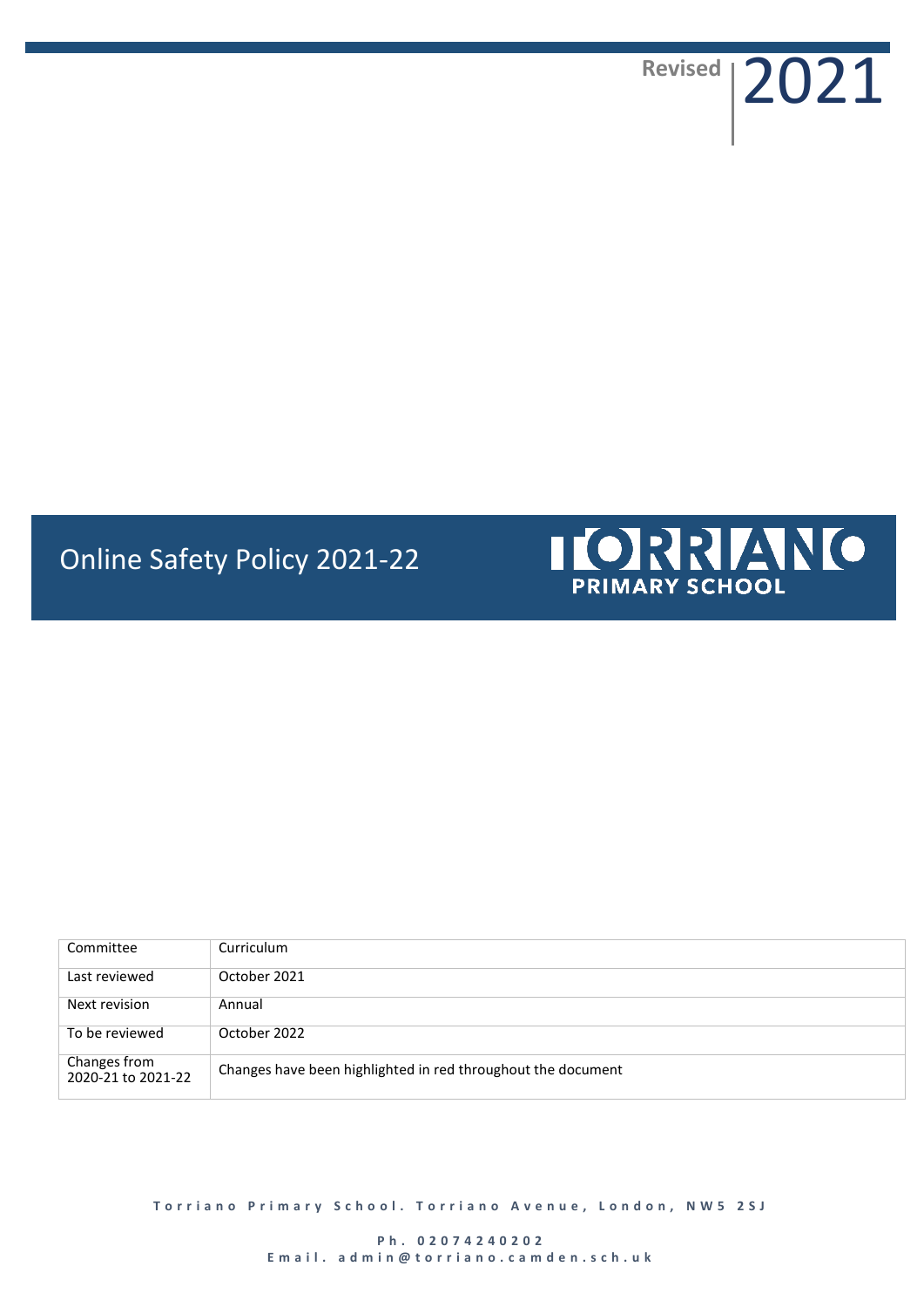#### **Contents**

| Key contacts |                                                         |    |  |
|--------------|---------------------------------------------------------|----|--|
| $\mathbf{1}$ | Online safety: the issues                               |    |  |
| 1.1          | Introduction                                            | 3  |  |
| 1.2          | Benefits and risks of technology                        | 3  |  |
| 2            | School online safety strategies                         |    |  |
| 2.1          | Purpose and description                                 | 5  |  |
| 2.3          | Roles and responsibilities                              | 6  |  |
| 2.4          | Pupils with special needs                               | 9  |  |
| 2.5          | Working with parents                                    | 9  |  |
| 3            | Online safety policies                                  |    |  |
| 3.1          | Accessing and monitoring the system                     | 10 |  |
| 3.2          | Confidentiality and data protection                     | 10 |  |
| 3.3          | Acceptable use policies                                 | 11 |  |
| 3.4          | Teaching online safety                                  | 11 |  |
| 3.5          | Staff training and conduct                              | 13 |  |
| 3.6          | Safe use of technology                                  | 15 |  |
| 4            | Responding to incidents                                 |    |  |
| 4.1          | Policy statement                                        | 20 |  |
| 4.2          | Unintentional access by pupils                          | 21 |  |
| 4.3          | Intentional access by pupils                            | 22 |  |
| 4.4          | Inappropriate IT use by staff                           | 22 |  |
| 4.5          | Online bullying                                         | 23 |  |
| 4.6          | Sexting and sexual abuse by peers                       | 26 |  |
| 4.7          | Inappropriate contacts with adults                      | 27 |  |
| 4.8          | Contact with violent extremism                          | 28 |  |
| 4.9          | Sites advocating suicide, self-harm and anorexia        | 29 |  |
| 5            | Sanctions for misuse of ICT                             |    |  |
| 5.1          | Pupils                                                  | 29 |  |
| 5.2          | <b>Staff</b>                                            | 32 |  |
| Appendices:  |                                                         |    |  |
|              | Appendix 1: Acceptable use policies for primary schools | 34 |  |
|              | Appendix 2: Acceptable use policies for staff           | 37 |  |
|              | Appendix 3: Online safety incident report form<br>39    |    |  |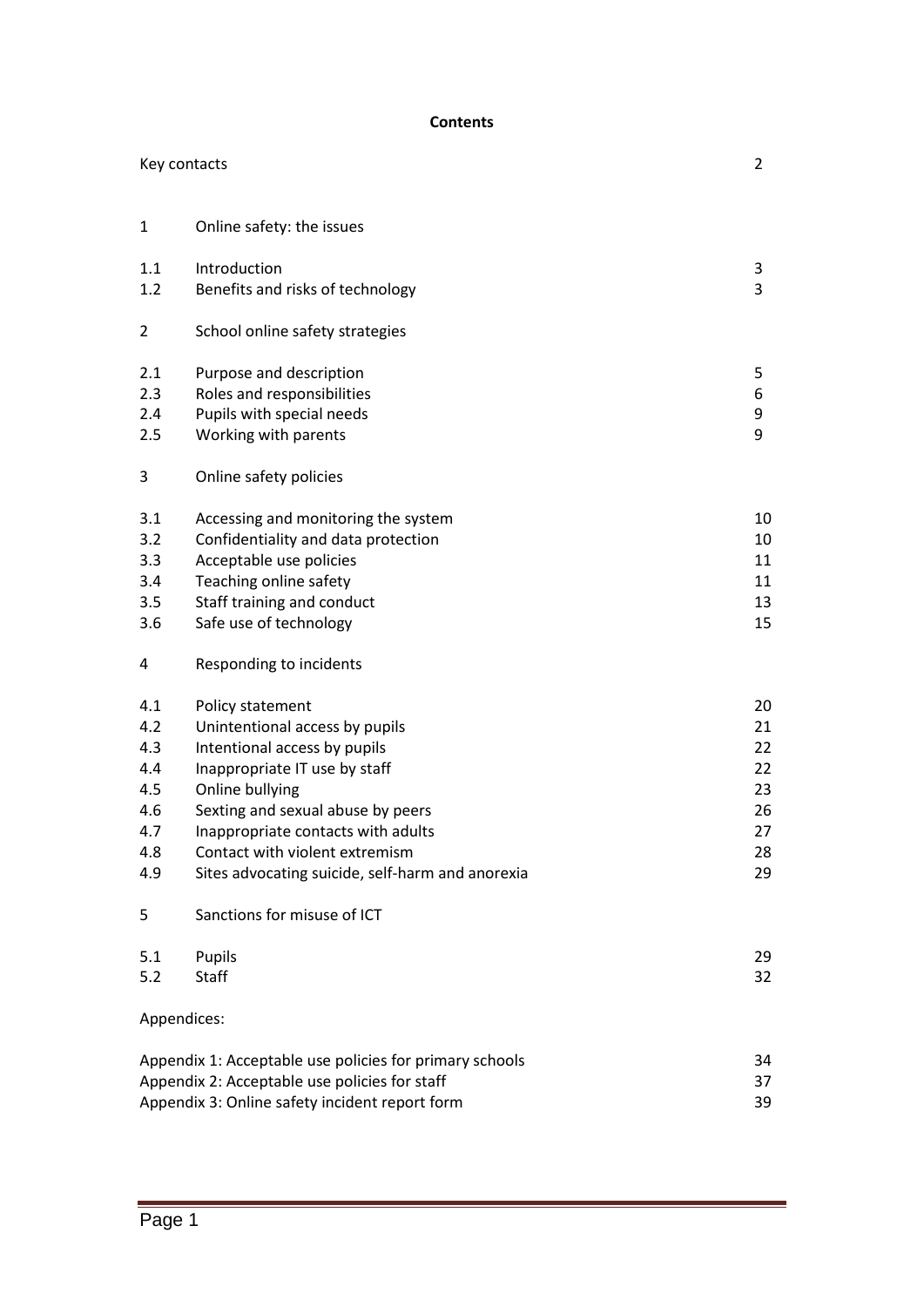#### **Key contacts**

#### **School/college**

**Name of school/college: Torriano Primary School**

#### **Executive Head of School:**

Name: Helen Bruckdorfer Contact details: 0207 424 0202 [admin@torriano.camden.sch.uk](mailto:admin@torriano.camden.sch.uk) **Head of School:** Name: Holly Churchill **Contact details: 0207 424 020[2 admin@torriano.camden.sch.uk](mailto:admin@torriano.camden.sch.uk)**

#### **Online safety co-ordinator:**

Name: Justin Bioletti Contact details: 0207 424 0202 [admin@torriano.camden.sch.uk](mailto:admin@torriano.camden.sch.uk)

#### **Nominated LGfL contact:**

Name: Maria Lewis Contact details: 0207 424 0202 [admin@torriano.camden.sch.uk](mailto:admin@torriano.camden.sch.uk)

#### **IT systems/Data manager:**

Name: SITSS ICT Systems & Maria Lewis Contact details: 0207 974 2465 / 0207 424 020[2 admin@torriano.camden.sch.uk](mailto:admin@torriano.camden.sch.uk)

#### **Designated safeguarding lead:**

Name: Michelle Rae Contact details: 0207 424 0202 [admin@torriano.camden.sch.uk](mailto:admin@torriano.camden.sch.uk)

#### **Nominated governor:**

Name: Alex Gardiner Contact details: [admin@torriano.camden.sch.uk](mailto:admin@torriano.camden.sch.uk)

#### **London Borough of Camden**

#### **Child protection lead officer and Local Authority Designated Officer (LADO):** Name: Sophie Kershaw Contact details: 020 7974 4556

**Child and Family Contact/MASH team:** Manager: Jade Green Tel: 020 7974 1553/3317 Fax: 020 7974 3310

**Camden online safety officer:** Name: Jenni Spencer Tel: 020 7974 2866

#### **Prevent Education Officer**

Name: Jane Murphy Tel: 020 7974 1008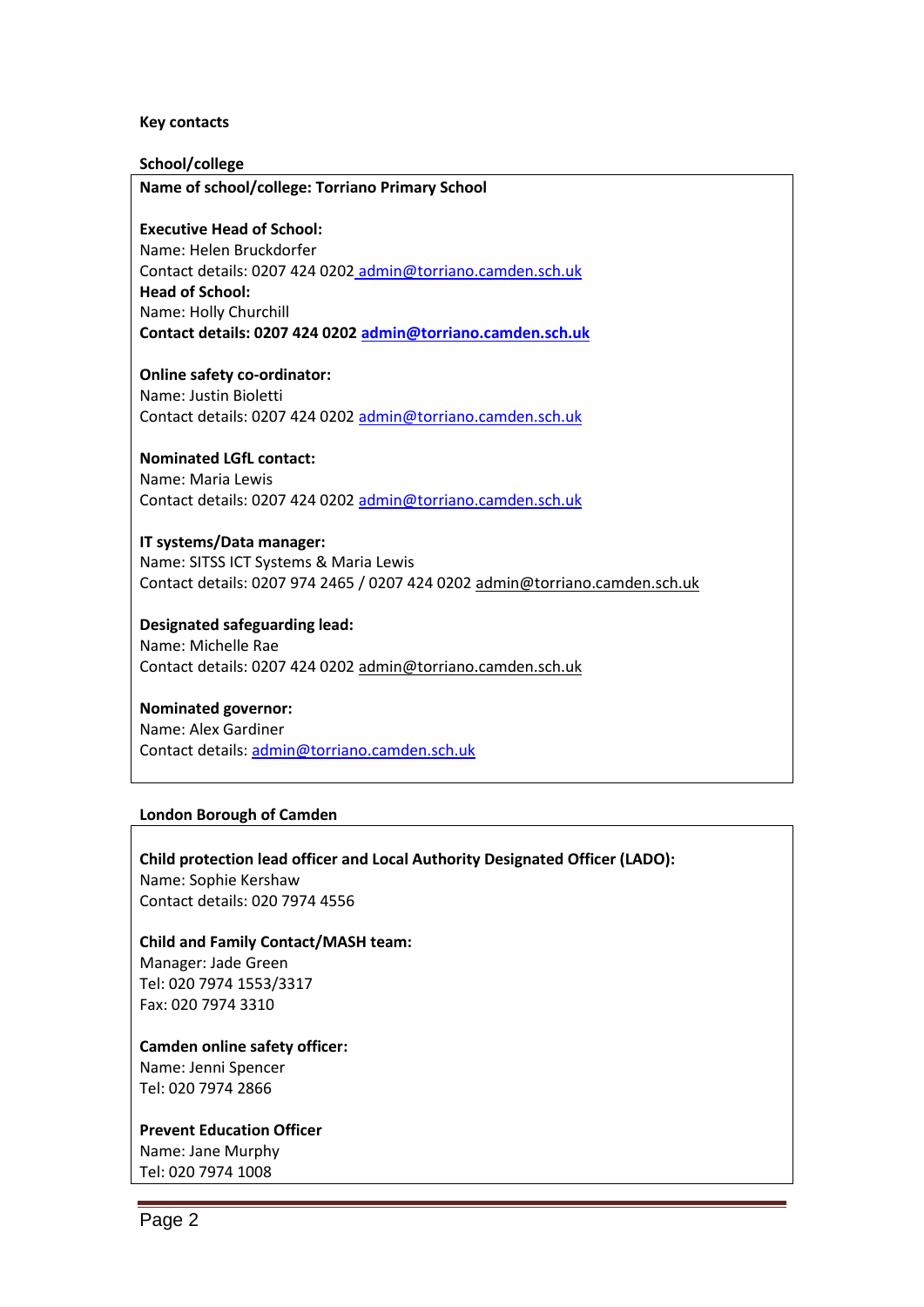# **1 Information on internet technology**

# **1.1 Introduction**

The educational and social benefits for children in using the internet should be promoted, but this should be balanced against the need to safeguard children against the inherent risks from internet technology. Further, schools need to be able to teach children how to keep themselves safe whilst on-line.

This document provides schools with guidance on developing an effective online safety strategy so that these aims to be achieved and support staff to recognise the risks and take action to help children use the internet safely and responsibly.

Schools should have a strategy in place for communicating the online safety policy to staff, pupils and parents and the policy document should be posted on the school's website.

# **1.2 Benefits and risks**

Computing covers a wide range of activities, including access to information, electronic communications and social networking. As use of technology is now universal, children need to learn computing skills in order to prepare themselves for the working environment and it is important that the inherent risks are not used to reduce children's use of technology. Further, the educational advantages of computing need to be harnessed to enhance children's learning.

The risk associated with use of technology by children can be grouped into 4 categories.

# **1.2.1 Content**

The internet contains a vast store of information from all over the world which is mainly aimed at an adult audience and may be unsuitable for children. There is a danger that children may be exposed to inappropriate images such as pornography, or information advocating violence, racism, suicide or illegal and anti-social behaviour that they are unable to evaluate in a critical manner.

# **1.2.2 Contact**

Chat rooms, gaming sites and other social networking sites can pose a real risk to children as users can take on an alias rather than their real names and can hide their true identity. The sites may be used by adults who pose as children in order to befriend and gain children's trust (known as "grooming") with a view to sexually abusing them.

Children may not be aware of the danger of publishing or disclosing personal information about themselves such as contact details that allow them to be identified or located. They may also inadvertently put other children at risk by posting personal information and photographs without consent.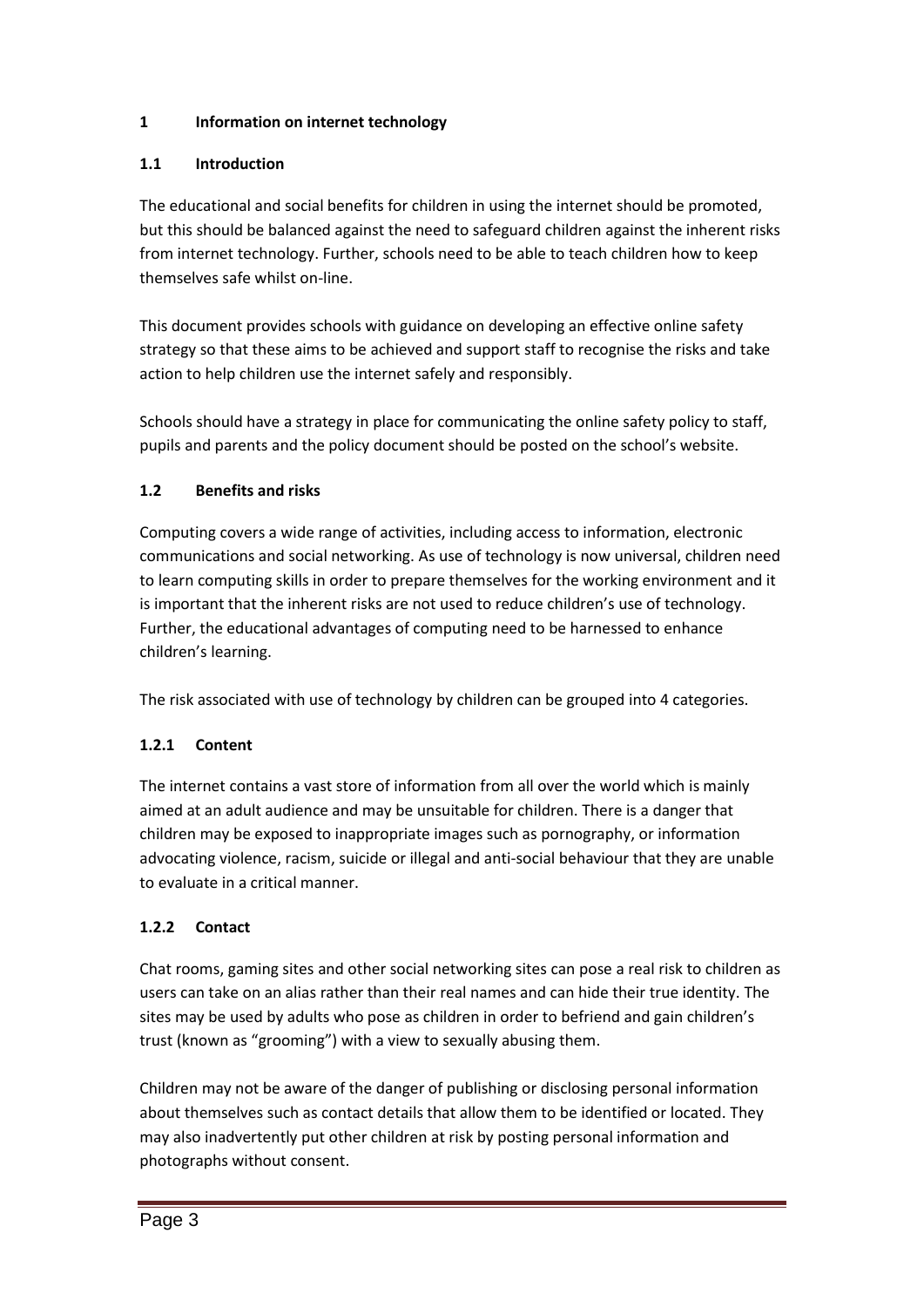The internet may also be used as a way of bullying a child, known as online bullying. More details on this can be found in section 4.5 of this policy.

# **1.2.3 Commerce**

Children are vulnerable to unregulated commercial activity on the internet that could have serious financial consequences, such as fraud or identity theft, for themselves and their parents. They may give out financial information, for example, their parent's credit card details, in response to offers for goods or services without seeing the fraudulent intent. Contact via social networking sites can also be used to persuade children to reveal computer passwords or other information about the family for the purposes of fraud.

# **1.2.4 Culture**

Children need to be taught to use the internet in a responsible way, as they may put themselves at risk by:

- becoming involved in inappropriate, anti-social or illegal activities as a result of viewing unsuitable materials or contact with inappropriate people
- using information from the internet in a way that breaches copyright laws
- uploading personal information about themselves, including photographs, on social networking sites without realising they are publishing to a potentially global audience
- online bullying (see section 4.5 for further details)
- use of mobile devices to take and distribute inappropriate images of the young person (sexting) that cannot be removed from the internet and can be forwarded on to a much wider audience than the child intended.

Children may also be adversely affected by obsessive use of the internet that may have a negative impact on their health, social and emotional development and their educational attainment. They may visit sites that advocate extreme and dangerous behaviour such as self-harm or suicide or violent extremism, and more vulnerable children may be at a high degree of risk from such sites. All children may become desensitised to pornography, violence, sex and drug use or self-harm by regularly viewing these on-line.

# **2. School online safety strategies**

# **2.1 Whole school approach**

Computing is now a key part of the school curriculum as well as a key element of modern communications technology that is widely used, and one of the key aims of computing is to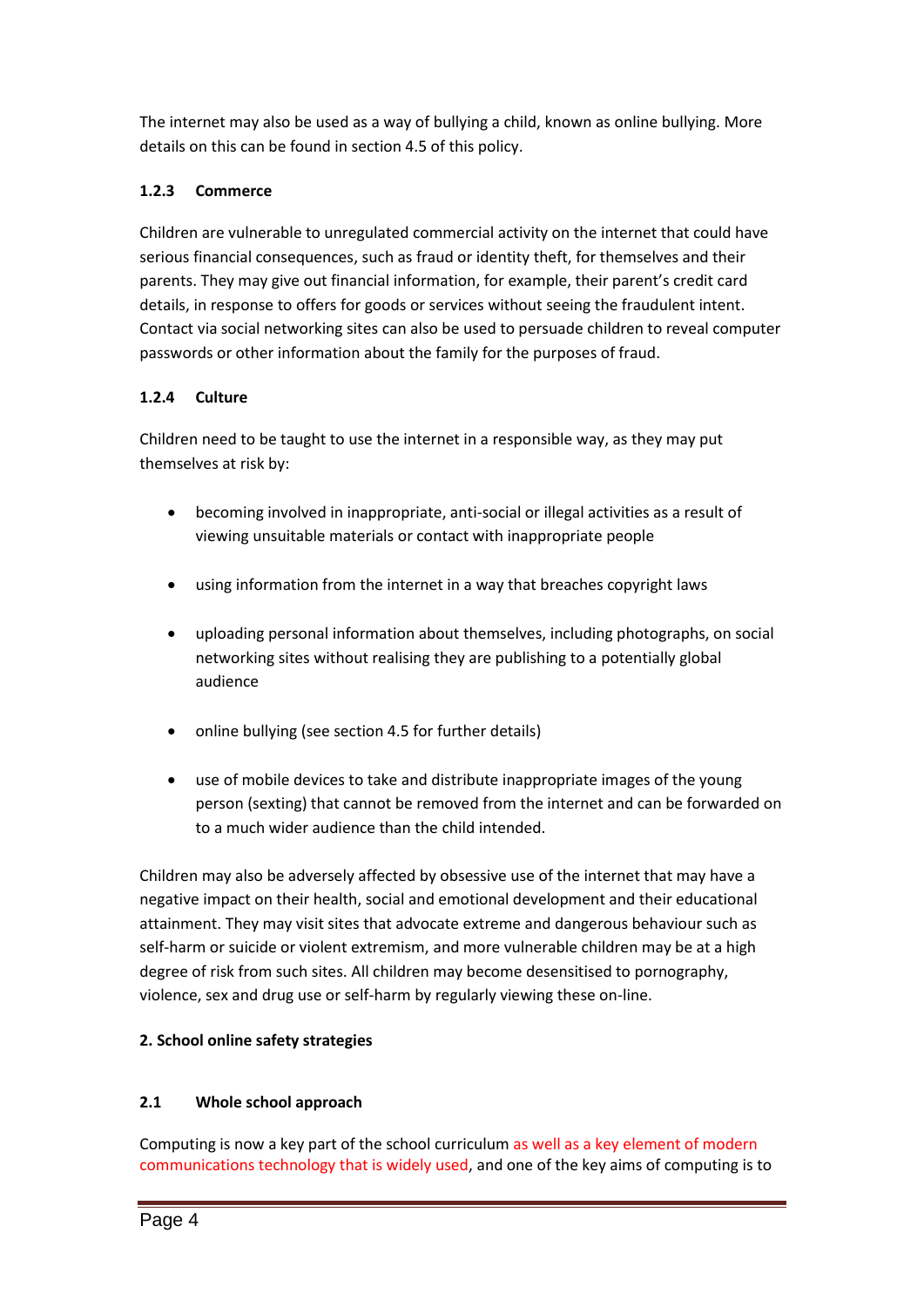ensure that pupils are aware of online safety messages. This is part of the school's responsibility to safeguard and promote the welfare of pupils, as well as the duty of care to children and their parents to provide a safe learning environment.

### Schools should consider the following in order to ensure a holistic approach to online safety:

Staff should be aware that online safety is an element of many safeguarding issues as technology can be used to aid many forms of abuse and exploitation, for example sexual harassment and cyberbullying, and should be aware of the use of technology in peer on peer abuse.

When developing new policies, schools should ensure online safety and the impact of technology is considered and what safeguards need to be put in place, for example when developing policies around behaviour and staff conduct.

Schools should ensure that consistent messages are given to staff and pupils and that everyone understands the online safety policy: staff should receive suitable training around online safety and similar messages should be taught to pupils.

Staff should be aware of the importance of ensuring their own use of technology complies with school policies, particularly in terms of contact with pupils, and schools must ensure there are clear policies available to staff on expectations for online behaviour.

There should be a clear link between the online safety policy and the behaviour policy that sets out expected standards for pupil's online behaviour and expected sanctions for breaches.

School's online safety policies should be reviewed regularly and staff training refreshed in order to ensure that they remain relevant in the face of changing technologies.

Schools should refer to:

DfE non-statutory guidance on teaching online safety: <https://www.gov.uk/government/publications/teaching-online-safety-in-schools>

### DfE statutory guidance on RSE:

[https://www.gov.uk/government/publications/relationships-education-relationships-and](https://www.gov.uk/government/publications/relationships-education-relationships-and-sex-education-rse-and-health-education)[sex-education-rse-and-health-education](https://www.gov.uk/government/publications/relationships-education-relationships-and-sex-education-rse-and-health-education)

### **2.2 Purpose and description**

Schools should have an online safety strategy in place based on a framework of policy, practice, education and technological support that ensures a safe online learning environment that maximises the educational benefits of ICT whilst minimising the associated risks. Its purpose is to:

- promote the use of technology within the curriculum
- protect children from harm
- safeguard staff in their contact with pupils and their own use of the internet
- ensure the school fulfils its duty of care to pupils
- provide clear expectations for staff and pupils on acceptable use of the internet.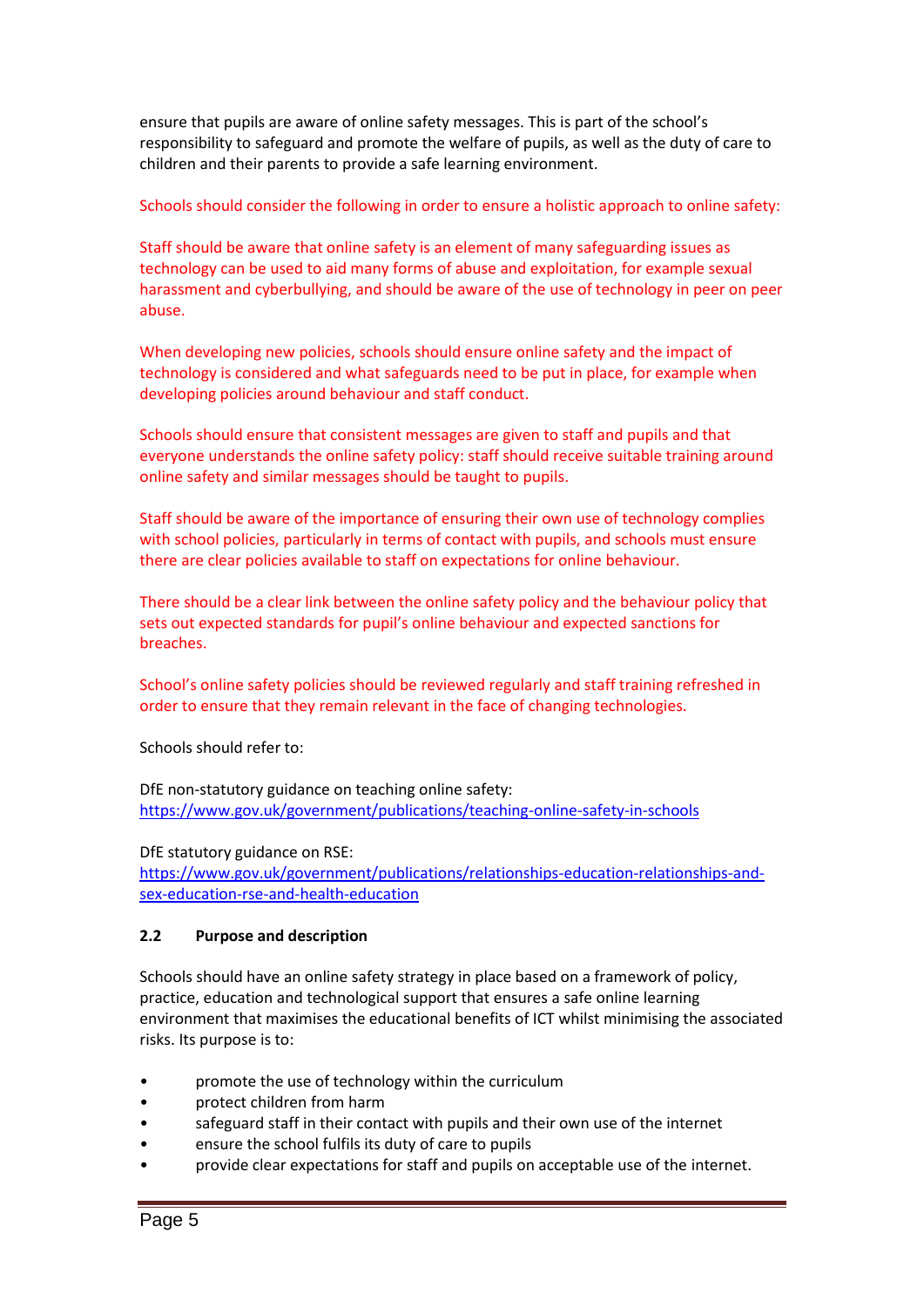In particular, schools must ensure the following:

• A safe internet platform that provides filtering software to block access to unsuitable sites, anti-virus software and monitoring systems (for example the London Grid for Learning platform).

• A culture of safe practice underpinned by a strong framework of online safety policy that ensures everyone is aware of expected standards of on-line behaviour.

• Children are taught to keep themselves and others safe on-line and use technology responsibly; this should be achieved by working in partnership with parents and carers and raising awareness of the potential risks of internet use.

### **2.3 Roles and responsibilities**

A successful online safety strategy needs to be inclusive of the whole school community, including teaching assistants, supervisory assistants, governors and others, and forge links with parents and carers. The strategy must have the backing of school governors, should be overseen by the head teacher and be fully implemented by all staff, including technical and non-teaching staff.

### **2.3.1 Head teacher's role**

*Head teachers have ultimate responsibility for online safety issues within the school including:*

- *the overall development and implementation of the school's online safety policy and ensuring the security and management of online data*
- *ensuring that online safety issues are given a high profile within the school community*
- *linking with the board of governors and parents and carers to promote online safety and forward the school's online safety strategy*
- *ensuring online safety is embedded in staff induction and training programmes*
- *deciding on sanctions against staff and pupils who are in breach of acceptable use policies and responding to serious incidents involving online safety.*

### **2.3.2 Governors' role**

Governing bodies have a statutory responsibility for pupil safety and should therefore be aware of online safety issues, providing support to the head teacher in the development of the school's online safety strategy.

*Governors should ensure that there are policies and procedures in place to keep pupils safe online and that these are reviewed regularly.*

*Governors should be subject to the same online safety rules as staff members and should sign an Acceptable Use Agreement in order to keep them safe from allegations and ensure a*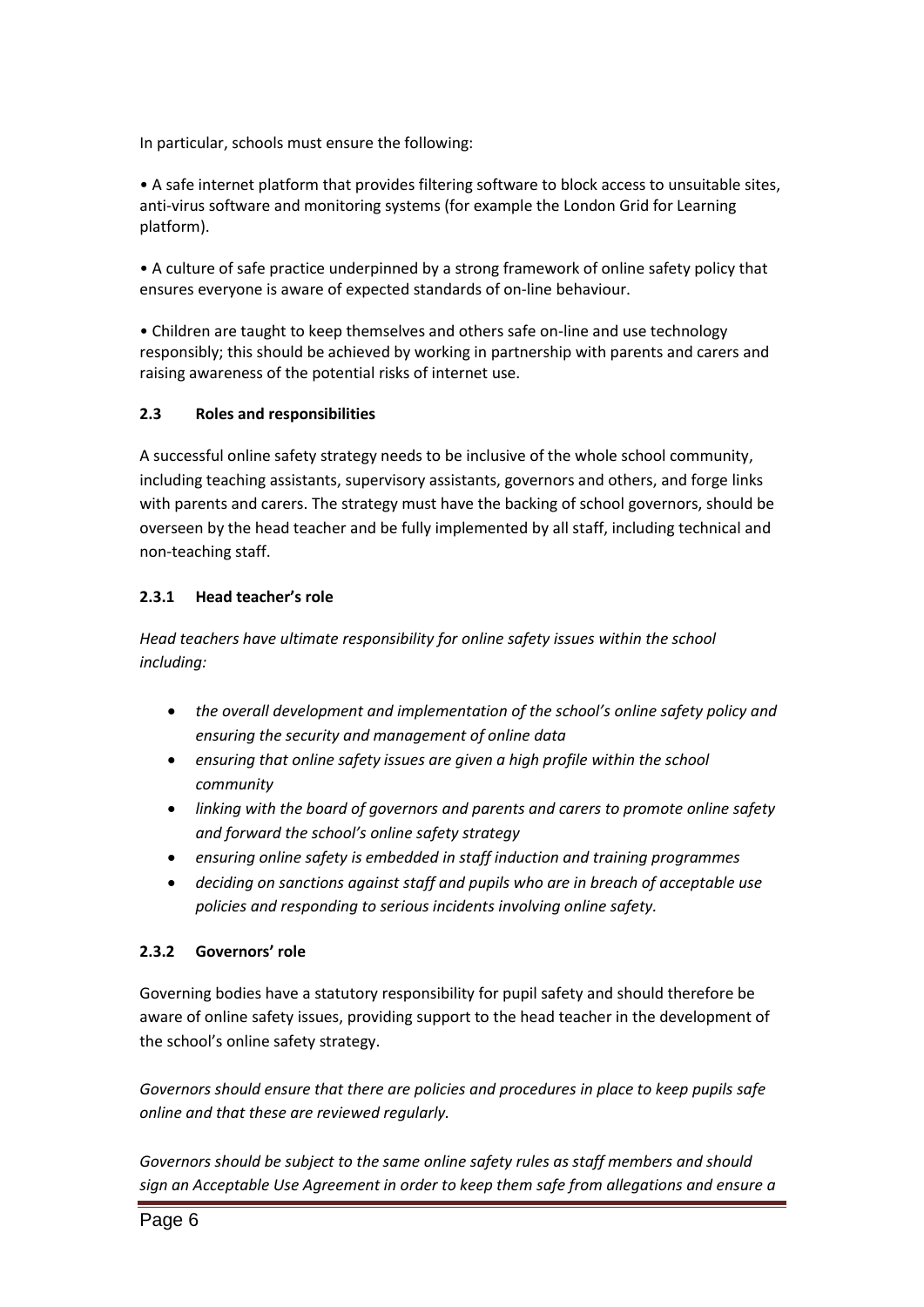*high standard of professional conduct. In particular, governors should always use business email addresses when conducting school business.*

# **2.3.3 Online safety co-ordinator's role**

All schools should have a designated online safety co-ordinator who is responsible for coordinating online safety policies on behalf of the school. Ideally, the officer should be a senior member of the management team. Given the issues associated with online safety, it is appropriate for the designated safeguarding lead to be the school's online safety coordinator.

*The online safety co-ordinator should have the authority, knowledge and experience to carry out the following:*

- *develop, implement, monitor and review the school's online safety policy*
- *ensure that staff and pupils are aware that any online safety incident should be reported to them*
- *ensure online safety is embedded in the curriculum*
- *provide the first point of contact and advice for school staff, governors, pupils and parents*
- *liaise with the school's network manager, the head teacher and nominated governor to ensure the school remains up to date with online safety issues and to address any new trends, incidents and arising problems*
- *assess the impact and risk of emerging technology and the school's response to this in association with IT staff and learning platform providers*
- *raise the profile of online safety awareness with the school by ensuring access to training and relevant online safety literature*
- *ensure that all staff and pupils have read and signed the acceptable use policy (AUP)*
- *report annually to the board of governors on the implementation of the school's online safety strategy*
- *maintain a log of internet related incidents and co-ordinate any investigation into breaches*
- *report all incidents and issues to Camden's online safety officer.*

In addition, it is an Ofsted recommendation that the online safety co-ordinator receives recognised training CEOP or E-PICT in order to carry out their role more effectively. In Camden, this is available from the CLC.

# **2.3.4 Network manager's role**

Where schools have one, their role is:

 *the maintenance and monitoring of the school internet system including anti-virus and filtering systems*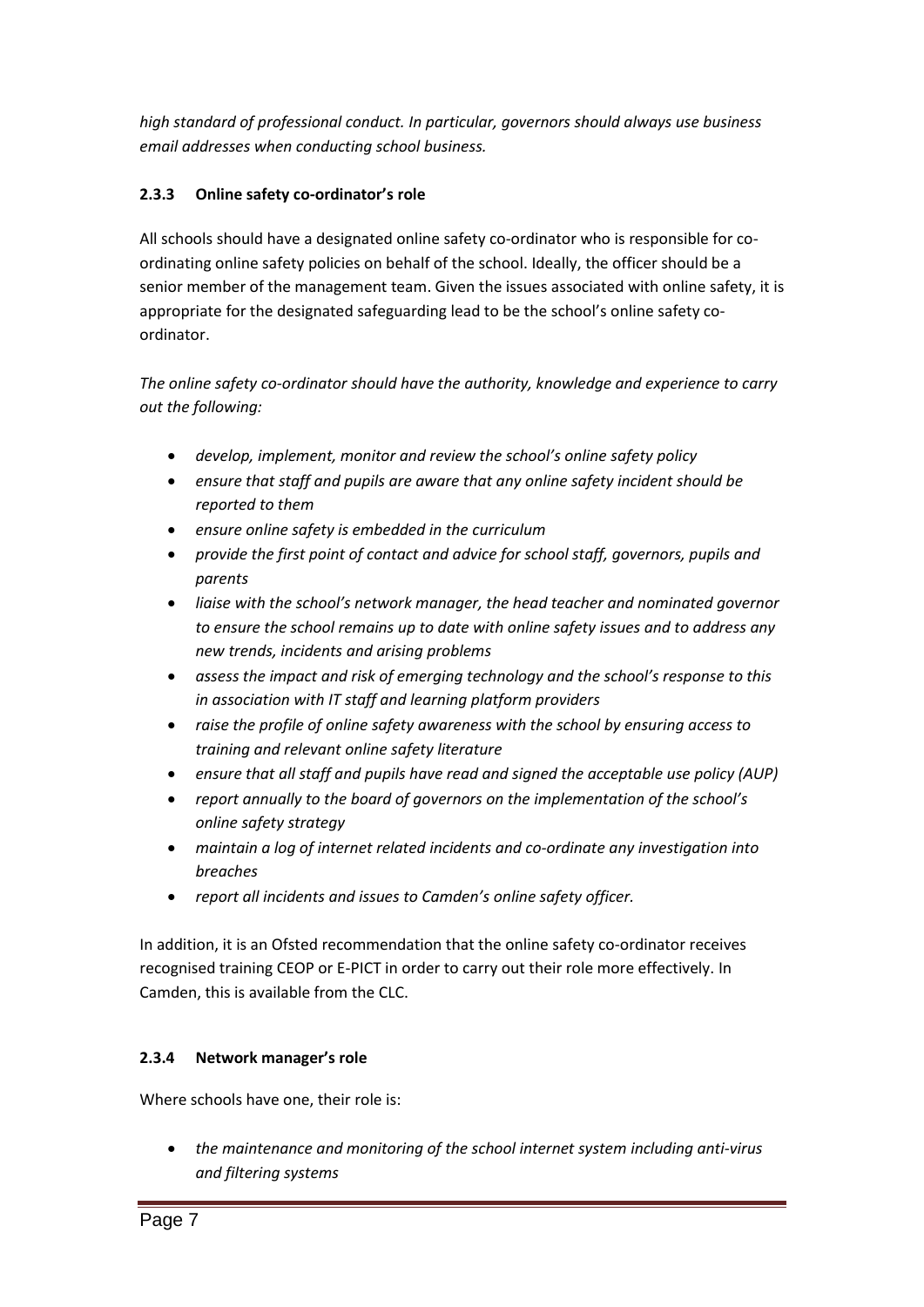- *carrying out monitoring and audits of networks and reporting breaches to the online safety co-ordinator*
- *supporting any subsequent investigation into breaches and preserving any evidence.*

Where schools do not have a network manager, support and advice can be provided and the head teacher or a delegated staff member needs to take responsibility for organising this.

### **2.3.5 Role of school staff**

All school staff have a dual role concerning their own internet use and providing guidance, support and supervision for pupils. Their role is:

- *adhering to the school's online safety and acceptable use policy and procedures*
- *communicating the school's online safety and acceptable use policy to pupils*
- *keeping pupils safe and ensuring they receive appropriate supervision and support whilst using the internet*
- *planning use of the internet for lessons and researching on-line materials and resources*
- *reporting breaches of internet use to the online safety co-ordinator*
- *recognising when pupils are at risk from their internet use or have had negative experiences and taking appropriate action, for example referral to the online safety co-ordinator*
- *teaching the online safety and digital literacy elements of the new curriculum.*

# **2.3.6 Designated safeguarding leads**

*Where any online safety incident has serious implications for the child's safety or well-being, the matter should be referred to the designated safeguarding lead for the school who will decide whether or not a referral should be made to Children's Safeguarding and Social Work or the Police.* In some schools, the designated safeguarding lead will be the online safety coordinator.

### 2.4 **Pupils with special educational needs and disabilities (SEND)**

Pupils with learning difficulties or disability may be more vulnerable to risk from use of the internet and may need additional guidance on online safety practice as well as closer supervision. Schools should have a flexible and personalised approach to online safeguarding for these pupils in order to meet their needs.

### *SEND co-ordinators are responsible for providing extra support for these pupils and should:*

- *link with the online safety co-ordinator to discuss and agree whether the mainstream safeguarding systems on the internet are adequate for pupils with SEND*
- *where necessary, liaise with the online safety co-ordinator and the IT service to discuss any requirements for further safeguards to the school IT system or tailored resources and materials in order to meet the needs of pupils with SEND*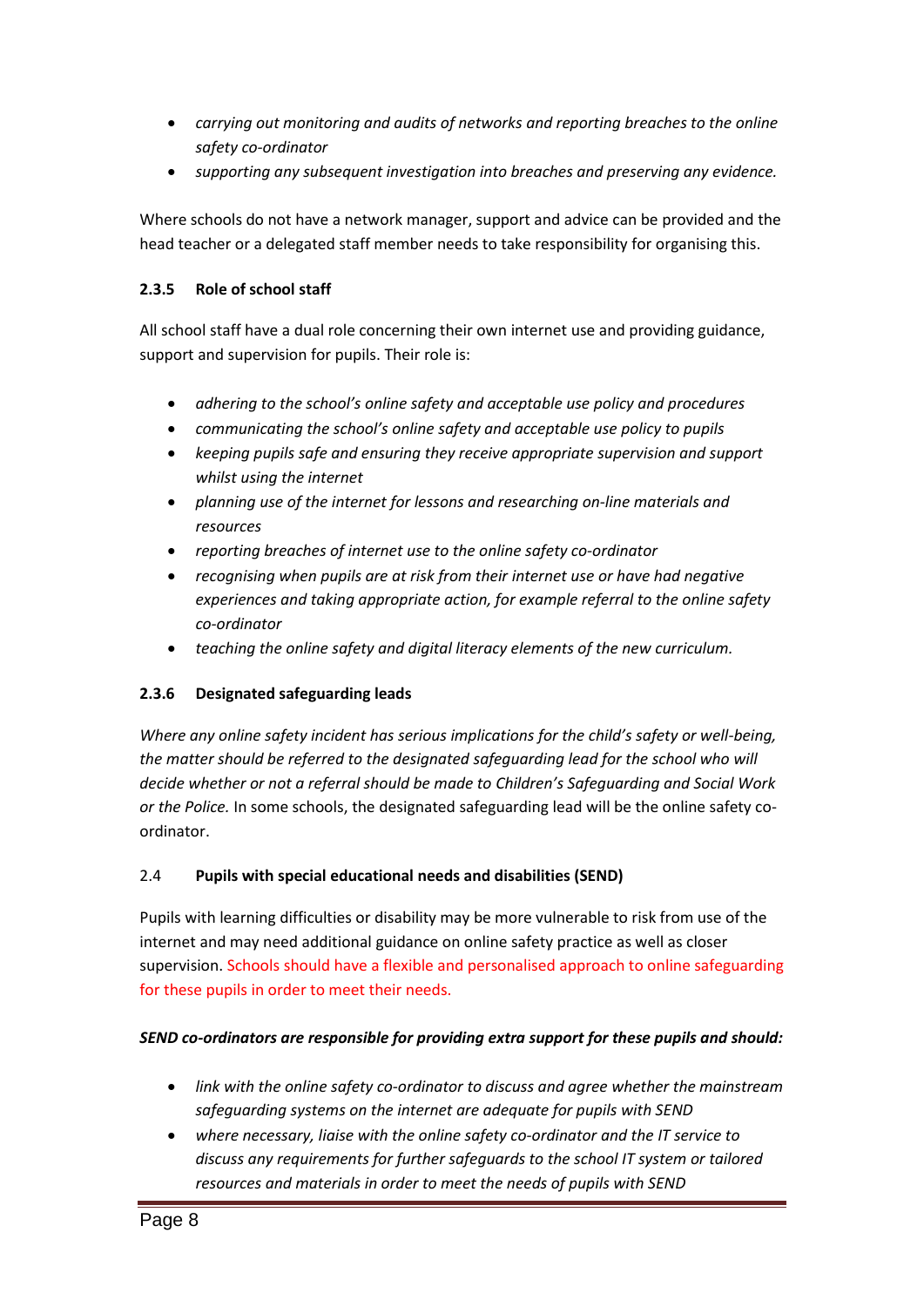- *ensure that the school's online safety policy is adapted to suit the needs of pupils with SEND*
- *liase with parents, carers and other relevant agencies in developing online safety practices for pupils with SEND*
- *keep up to date with any developments regarding emerging technologies and online safety and how these may impact on pupils with SEND.*

### 2.5 **Working with parents and carers**

It is essential that schools involve parents and carers in the development and implementation of online safety strategies and policies; most children will have internet access at home or own mobile devices and might not be as closely supervised in its use as they would be at school.

Therefore, parents and carers need to know about the risks so that they are able to continue online safety education at home and regulate and supervise children's use as appropriate to their age and understanding.

The school should consider offering online safety training opportunities to parents in order to provide them with information to help them keep their child safe online. The Camden Safeguarding Children Partnership (CSCP) online safety leaflet for parents should also be available on the CSCP website:

https://cscp.org.uk/parents-and-carers/online-safety/

*The head teacher, board of governors and the online safety coordinator should consider what strategies to adopt in order to ensure parents are aware of online safety issues and support them in reinforcing online safety messages at home.* 

*Parents should be provided with information on computing and the school's online safety policy when they are asked to sign acceptable use agreements on behalf of their child so that they are fully aware of their child's level of internet use within the school as well as the school's expectations regarding their behaviour. Parents should also be informed that they can contact the school's online safety co-ordinator if they have any concerns about their child's use of technology.*

### **3 Online safety policies**

### 3.1 **Accessing and monitoring the system**

- *Access to the school internet system should be via individual log-ins and passwords for staff and pupils wherever possible. Visitors should have permission from the head teacher or online safety co-ordinator to access the system and be given a separate visitors log-in.*
- *The online safety co-ordinator should keep a record of all log-ins used within the school for the purposes of monitoring and auditing internet activity.*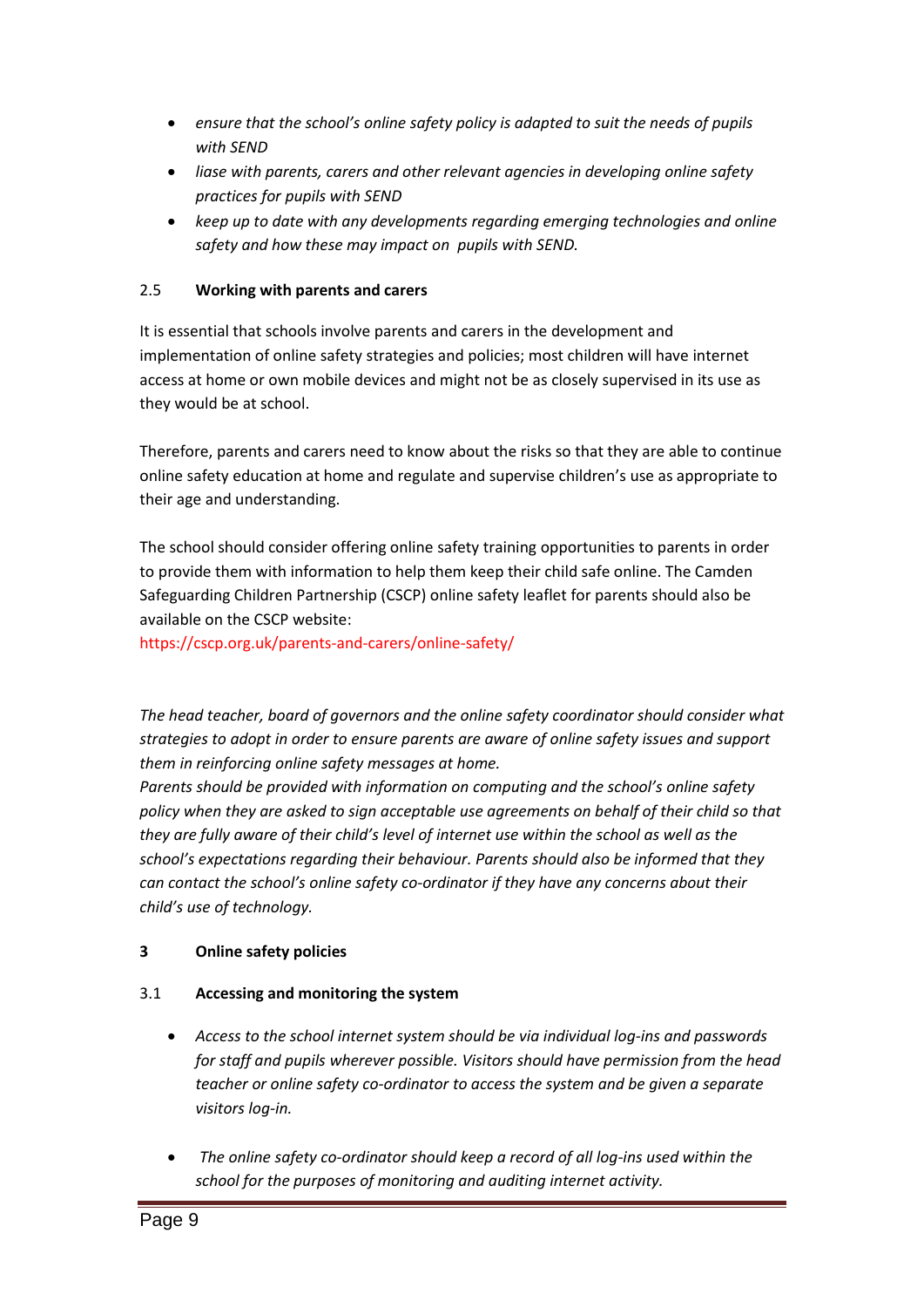- *Staff should be required to change their password every 6 months.*
- *Network and technical staff responsible for monitoring systems should be supervised by a senior member of their management team.*
- *The online safety co-ordinator and teaching staff should carefully consider the location of internet enabled devices in classrooms and teaching areas in order to allow an appropriate level of supervision of pupils depending on their age and experience.*

### 3.2 **Confidentiality and data protection**

- *The school will ensure that all data held on its IT systems is held in accordance with the principles of the Data Protection Act 2018. Data will be held securely and password protected with access given only to staff members on a "need to know" basis.*
- *Pupil data that is being sent to other organisations will be encrypted and sent via a safe and secure system such as School2School. Any breaches of data security should be reported to the head teacher immediately.*
- *Where the school uses CCTV, a notice will be displayed in a prominent place to ensure staff and students are aware of this and recordings will not be revealed without appropriate permission.*

### 3.3 **Acceptable use policies**

- *All internet users within the school will be expected to sign an acceptable use agreement on an annual basis that sets out their rights and responsibilities and incorporates the school online safety rules regarding their internet use.*
- *For primary school pupils, acceptable use agreements will be signed by parents on their child's behalf at the same time that they give consent for their child to have access to the internet in school (see appendix 1).*
- *Secondary school pupils and their parents should both sign the acceptable use policy, and use of the internet in schools is dependent on signing this agreement (see appendix 2).*
- *Staff are expected to sign an acceptable use policy on appointment and this will be integrated into their general terms of employment (see appendix 3).*

*The school's online safety co-ordinator will keep a copy of all signed acceptable use agreements.*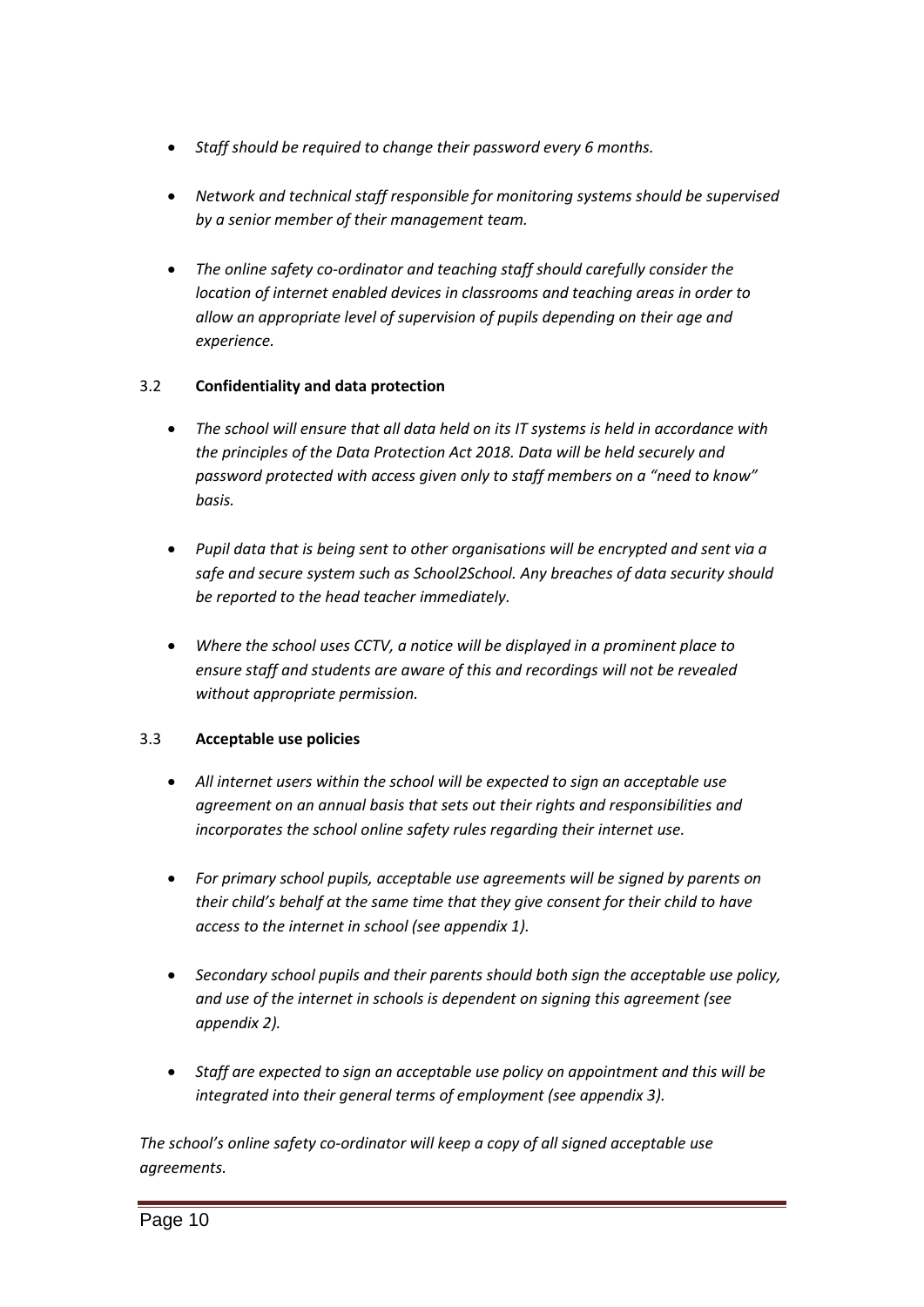### 3.4 Teaching online safety

*When developing the teaching of online safety, schools should have regard to the Department of Education guidance Teaching online safety in schools available at:*

### <https://www.gov.uk/government/publications/teaching-online-safety-in-schools>

### **3.4.1 Responsibility**

*One of the key features of the school's online safety strategy is teaching pupils to protect themselves and behave responsibly while on-line. There is an expectation that over time, pupils will take increasing responsibility for their own behaviour and internet use so that they can be given more freedom to explore systems and applications with a lessening amount of supervision from staff.*

- *Overall responsibility for the design and co-ordination of online safety education lies*  with the head teacher and the online safety co-ordinator, but all staff should play a *role in delivering online safety messages.*
- *The online safety co-ordinator is responsible for ensuring that all staff have the knowledge and resources to enable them to carry out this role.*
- *The online safety co-ordinator should ensure that any external resources used for teaching online safety have been thoroughly reviewed in advance.*
- *Teachers are primarily responsible for delivering an ongoing online safety education in the classroom as part of the wider curriculum.*
- *Rules regarding safe internet use should be posted up in all classrooms and teaching areas where computers are used to deliver lessons.*
- *The start of every lesson where computers are being used should be an opportunity to remind pupils of expectations on internet use and the need to follow basic principles in order to keep safe.*
- *Teachers may wish to use PSHE lessons and during statutory relationships and sex education as a forum for discussion on online safety issues to ensure that pupils understand the risks and why it is important to regulate their behaviour whilst online.*
- *Schools should teach online safety in a safe environment that allows pupils to discuss issues in an open, honest and non-judgemental way and it is recommended that the designated safeguarding lead is involved in the development of any lessons teaching online safety.*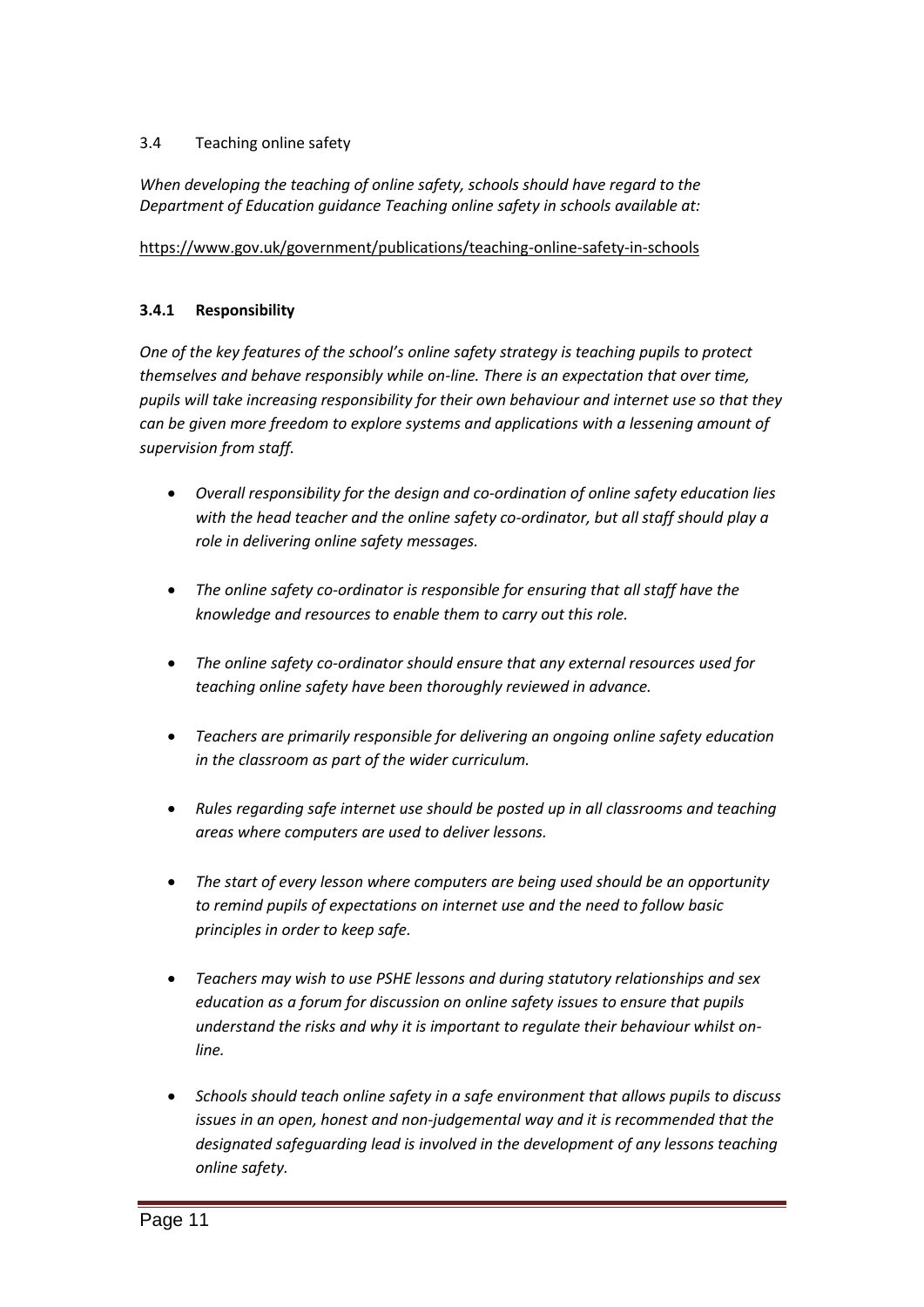- *As these discussions may lead to pupils recognising that they have been harmed online, teachers should be aware that following discussions, pupils may wish to make a disclosure*
- *Teachers should be aware of those children who may be more vulnerable to risk from internet use, generally those children with a high level of experience and good computer skills but coupled with poor social skills.*
- *Teachers should ensure that the school's policy on pupils' use of their own mobile phones and other mobile devices in school is adhered to.*

### **3.4.2 Content**

*The teaching of online safety should focus on:*

- *how to critically evaluate and make judgements on online content*
- *how to recognise techniques used to persuade or manipulate, for example extremist views, grooming and targeted marketing*
- *what is and is not acceptable online behaviour*
- *identifying online risks*
- *how to get help and support.*

*Pupils should be taught all elements of online safety included in the curriculum so that they:*

- *use technology safely and respectfully, keeping personal information private; identify where to go for help and support when they have concerns about content or contact on the internet or other online technologies*
- *can evaluate and apply information technology, including new or unfamiliar technologies, analytically to solve problems*
- *are responsible, competent, confident and creative users of information and communication technology.*

*Teaching online safety should enable pupils to:*

- *understand the specific harms and risks inherent in using the internet, for example how people can behave differently on the internet and how the internet can be used to magnify and distort information and provide a platform for "fake news" and extremist views;*
- *how to stay safe online, how to identify online harm and abuse and what actions to take report this.*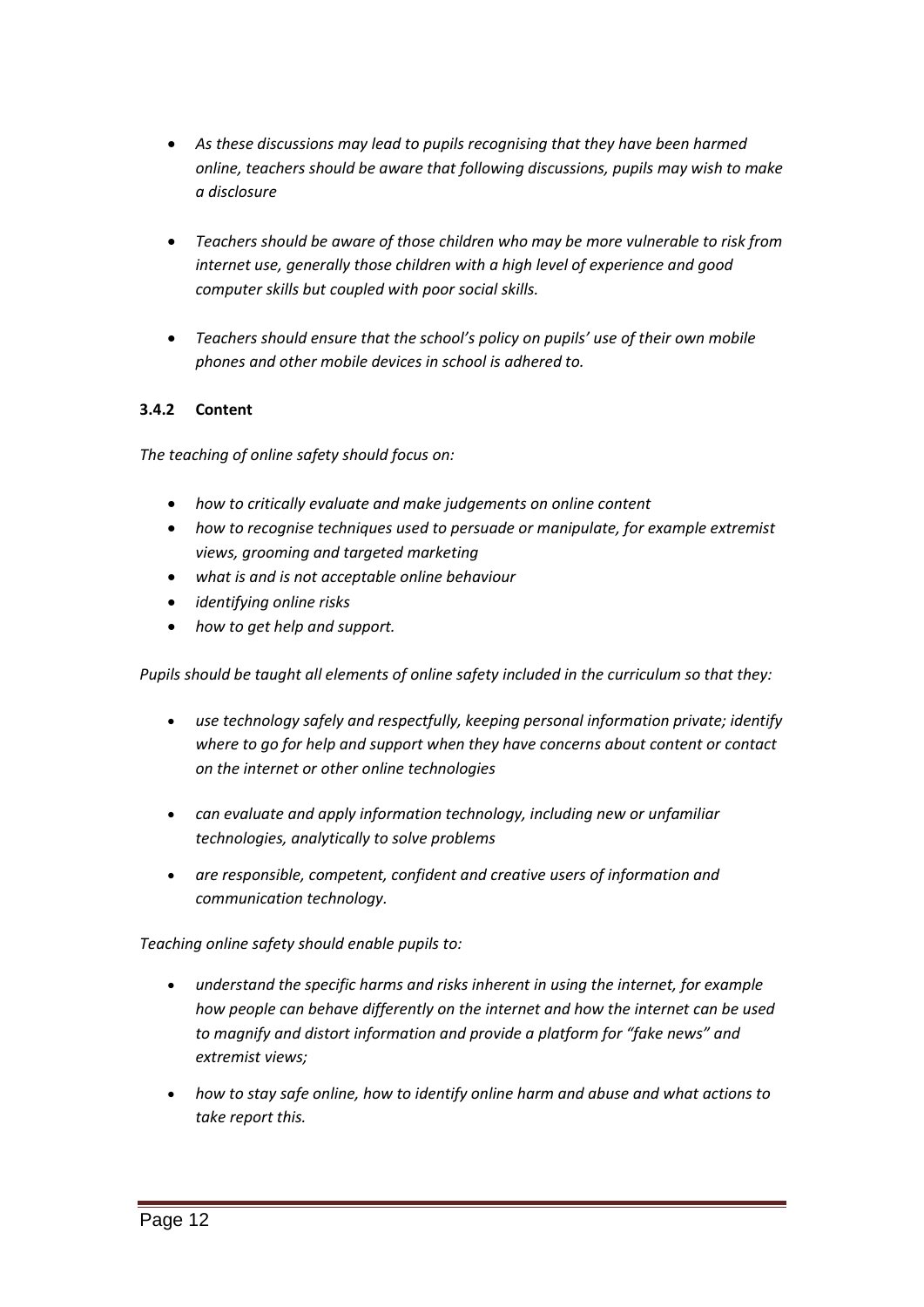### **3.5 Staff training and conduct**

### **3.5.1 Training**

- *All school staff and governors should receive training with regard to IT systems and online safety as part of their induction and this should include a meeting with the online safety co-ordinator and the network manager.*
- *Staff should also attend specific training on online safety available from the CSCP [\(https://cscp.org.uk/training/\)](https://cscp.org.uk/training/) so that they are aware of the risks and actions to take to keep pupils safe online. School management should ensure that staff attend regular update training in order to ensure they can keep up with new developments in technology and any emerging safety issues.*

Camden City Learning Centre offers whole school training including updates as well as training for governors and parents.

### **3.5.2 IT and safe teaching practice**

*School staff need to be aware of the importance of maintaining professional standards of behaviour with regards to their own internet use, particularly in relation to their communications with pupils. Staff should refer to the model social media policy for school staff for further guidance.*

*The following points should be followed by staff to ensure that their behaviour is not open to misinterpretation and to safeguard them from misplaced or malicious allegations.*

- *Photographic and video images of pupils should only be taken by staff in connection with educational purposes, for example school trips.*
- *Staff should always use school equipment and only store images on the school computer system, with all other copies of the images on personal mobile devices erased.*
- *Staff should take care regarding the content of and access to their own social networking sites and ensure that pupils and parents cannot gain access to these.*
- *Staff should ensure that any materials published on their own social networking sites are neither inappropriate nor illegal.*
- *Staff should be particularly careful regarding any comments to do with the school that are communicated over the internet; remarks that are private may go to a wider audience and raise questions regarding confidentiality.*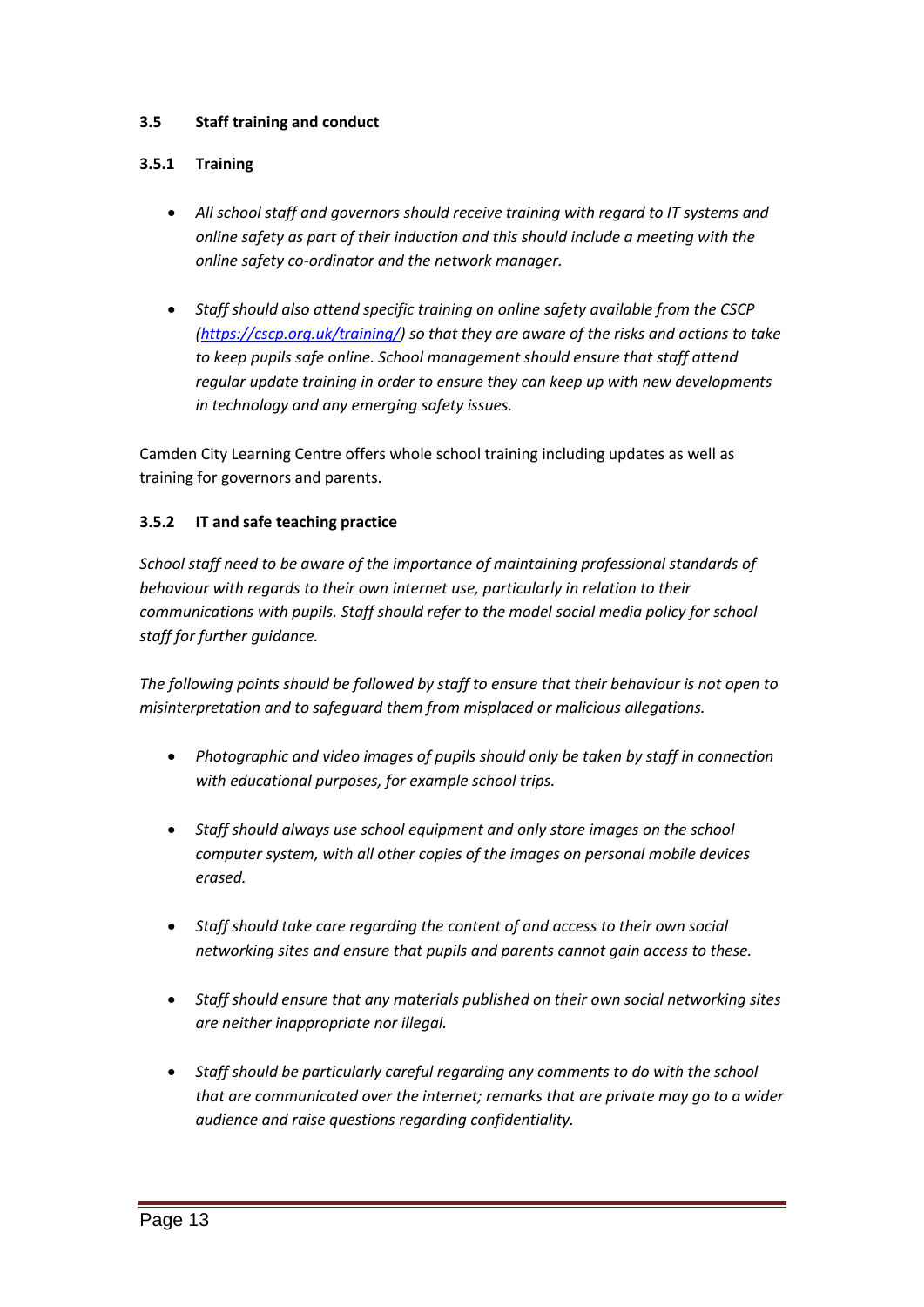- *Staff should not post any comments about specific pupils or staff members on their social networking sites or any comments that would bring the school or their profession into disrepute.*
- *Staff should not engage in any conversation with pupils via instant messaging or social networking sites as these may be misinterpreted or taken out of context.*
- *Where staff need to communicate with pupils regarding school work, this should be via the school email system and messages should be carefully written to ensure that they are clear, unambiguous and not open to any negative interpretation.*
- *When making contact with parents or pupils by telephone, staff should only use school equipment. Pupil or parent numbers should not be stored on a staff member's personal mobile phone and staff should avoid lending their mobile phones to pupils.*
- *When making contact with parents or pupils by email, staff should always use their school email address or account. Personal email addresses and accounts such as SN should never be used.*
- *Staff should ensure that personal data relating to pupils is stored securely and encrypted if taken off the school premises.*
- *Where staff are using mobile equipment such as laptops or i-pads provided by the school, they should ensure that the equipment is kept safe and secure at all times.*

# **3.5.3 Exit strategy**

*When staff leave, their line manager should liaise with the network manager to ensure that any school equipment is handed over and that PIN numbers, passwords and other access codes to be reset so that the staff member can be removed from the school's IT system.*

### **3.6 Safe use of technology**

### **3.6.1 Internet and search engines**

- *When using the internet, children should receive the appropriate level of supervision for their age and understanding. Teachers should be aware that often, the most computer-literate children are the ones who are most at risk.*
- *Primary school children should be supervised at all times when using the internet. Although supervision of secondary school pupils will be more flexible, teachers should remain vigilant at all times during lessons.*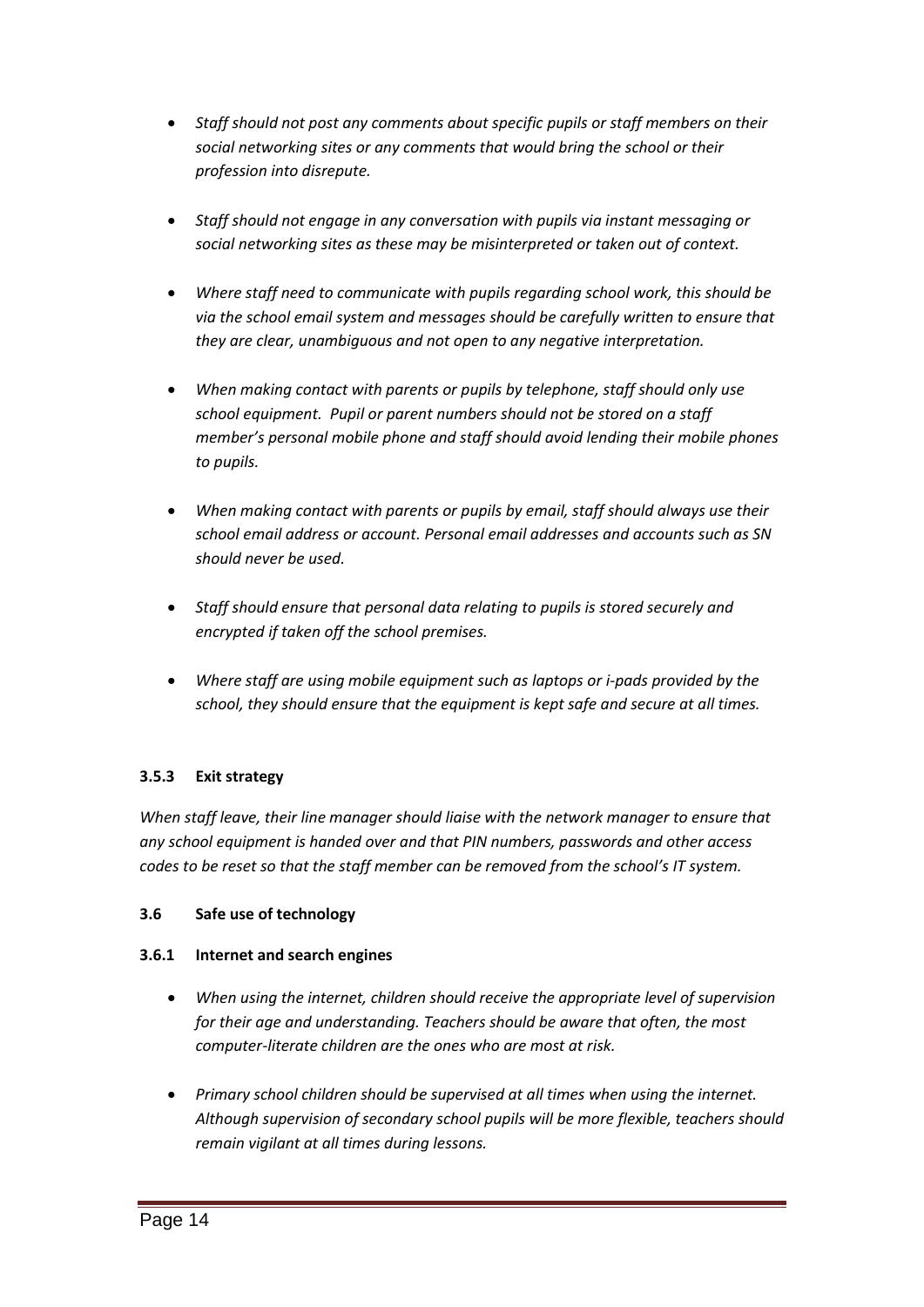- *Pupils should not be allowed to aimlessly "surf" the internet and all use should have a clearly defined educational purpose.*
- *Despite filtering systems, it is still possible for pupils to inadvertently access unsuitable websites; to reduce risk, teachers should plan use of internet resources ahead of lessons by checking sites and storing information off-line where possible.*
- *Where teachers require access to blocked websites for educational purposes, this should be discussed and agreed with the online safety co-ordinator, who will liaise with the IT service provider for temporary access. Teachers should notify the online safety co-ordinator once access is no longer needed to ensure the site is blocked.*

# **3.6.2 Evaluating and using internet content**

*Teachers should teach pupils good research skills that help them to maximise the resources available on the internet so that they can use search technologies effectively, appreciate how results are selected and ranked, and be discerning in evaluating digital content.*

### **3.6.3 Safe use of applications**

*School email systems should be hosted by an email system that allows content to be filtered and allow pupils to send emails to others within the school or to approved email addresses externally.* 

*Social networking sites such as Facebook, Instagram and Twitter allow users to publish information about them to be seen by anyone who has access to the site. Generally, these would have limited use in schools but pupils are likely to use these sites at home.*

*Newsgroups and forums are sites that enable users to discuss issues and share ideas on-line. Some schools may feel that these have an educational value.*

*Chat rooms are internet sites where users can join in "conversations" on-line; instant messaging allows instant communications between two people on-line. In most cases, pupils will use these at home although school internet systems do host these applications.*

*Gaming-based sites allow children to "chat" to other gamers during the course of gaming. Many of the gaming sites are not properly moderated and may be targeted by adults who pose a risk to children. Consequently such sites should not be accessible via school internet systems*

### *Safety rules*

 *Access to and use of personal email accounts, unregulated public social networking sites, newsgroups or forums, chat rooms or gaming sites on the school internet system is forbidden and may be blocked. This is to protect pupils from receiving*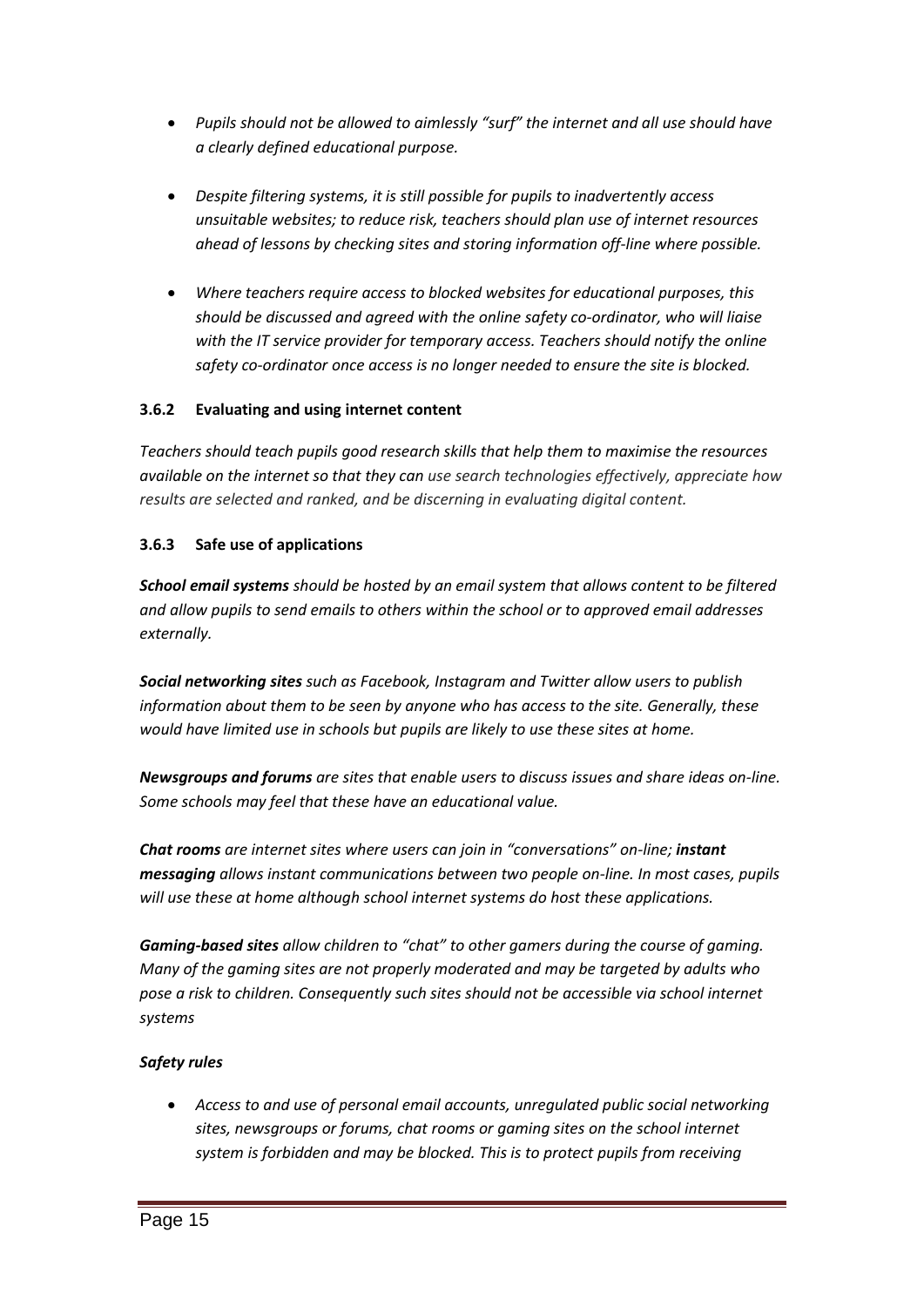*unsolicited mail or contacts and to preserve the safety of the system from hacking and viruses.*

- *If schools identify a clear educational use for emails or social networking sites and forums for on-line publishing, they should only use approved sites such as those provided by the IT service provider. Any use of these sites should be strictly supervised by the responsible teacher.*
- *Emails should only be sent via the school internet system to addresses within the school system or approved external address. All email messages sent by pupils in connection with school business must be checked and cleared by the responsible teacher.*
- *Where teachers wish to add an external email address, this must be for a clear educational purpose and must be discussed with the online safety co-ordinator who will liaise with the learning platform provider.*
- *Apart from the head teacher, individual email addresses for staff or pupils should not be published on the school website.*
- *Pupils should be taught to be wary of opening attachments to emails where they are unsure of the content or have no knowledge of the sender.*
- *Pupils should be taught not to disclose personal contact details for themselves or others such as addresses or telephone numbers via email correspondence or on social networking sites.*
- *All electronic communications should be polite; if a pupil receives an offensive or distressing email or comment, they should be instructed not to reply and to notify the responsible teacher immediately.*
- *Pupils should be warned that any bullying or harassment via email, chat rooms or social networking sites will not be tolerated and will be dealt with in accordance with the school's anti-bullying policy. This should include any correspondence or contact taking place outside the school and/or using non-school systems or equipment.*
- *Users should be aware that as use of the school internet system is for the purposes of education or school business only, and its use may be monitored.*
- *In order to teach pupils to stay safe online outside of school, they should be advised:*
- *not to give out personal details to anyone on-line that may help to identify or locate them or anyone else, for example home address, name of school or clubs attended*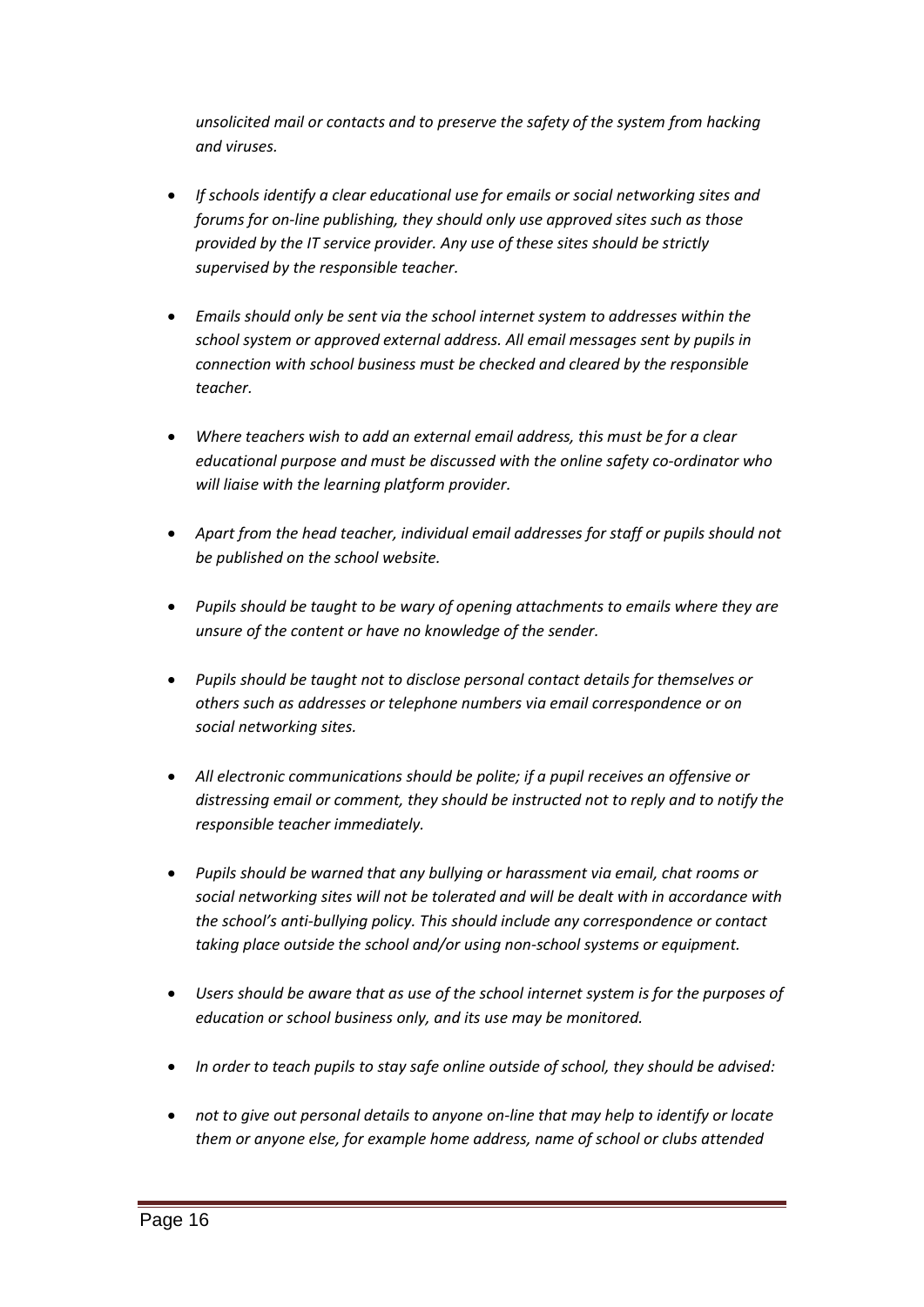- *to only use moderated chat rooms that require registration and are specifically for their age group;*
- *not to upload personal photos of themselves or others onto sites and to take care regarding what information is posted as there is no control where images may end up or who can see them*
- *how to set up security and privacy settings on sites or use a "buddy list" to block unwanted communications or deny access to those unknown to them*
- *to behave responsibly whilst on-line and keep communications polite*
- *not to respond to any hurtful or distressing messages but to let their parents or carers know so that appropriate action can be taken.*
- *not to give out personal details to anyone on-line that may help to identify or locate them or anyone else*
- *not to arrange to meet anyone whom they have only met on-line or go "off-line" with anyone they meet in a chat room*
- *to behave responsibly whilst on-line and keep communications polite*
- *not to respond to any hurtful or distressing messages but to let their parents or carers know so that appropriate action can be taken.*

# **3.6.4 Video calling and remote learning**

Video calling or live streaming enables users to communicate face-to-face via the internet using web cameras.

Schools should have a remote learning policy and should refer to the DfE and London Grid for Learning guidance for advice on what to include. The following should be taken into account:

[https://static.lgfl.net/LgflNet/downloads/digisafe/Safe-Lessons-by-Video-and-](https://static.lgfl.net/LgflNet/downloads/digisafe/Safe-Lessons-by-Video-and-Livestream.pdf)[Livestream.pdf](https://static.lgfl.net/LgflNet/downloads/digisafe/Safe-Lessons-by-Video-and-Livestream.pdf)

- only using school registered accounts rather than personal accounts
- recording remote learning for safeguarding purposes
- the security of the video link
- checking settings regularly to ensure teachers have full control of the meeting ie; who can start, join or chat in the stream
- paying attention to background settings to prevent breach of privacy
- training for teachers to use the new technology
- a system for teachers to log any remote learning contacts and issues.

Further guidance on remote learning can be found on the London Grid For Learning website: [https://www.lgfl.net/online-safety/ Video conferencing](https://www.lgfl.net/online-safety/%20Video%20conferencing)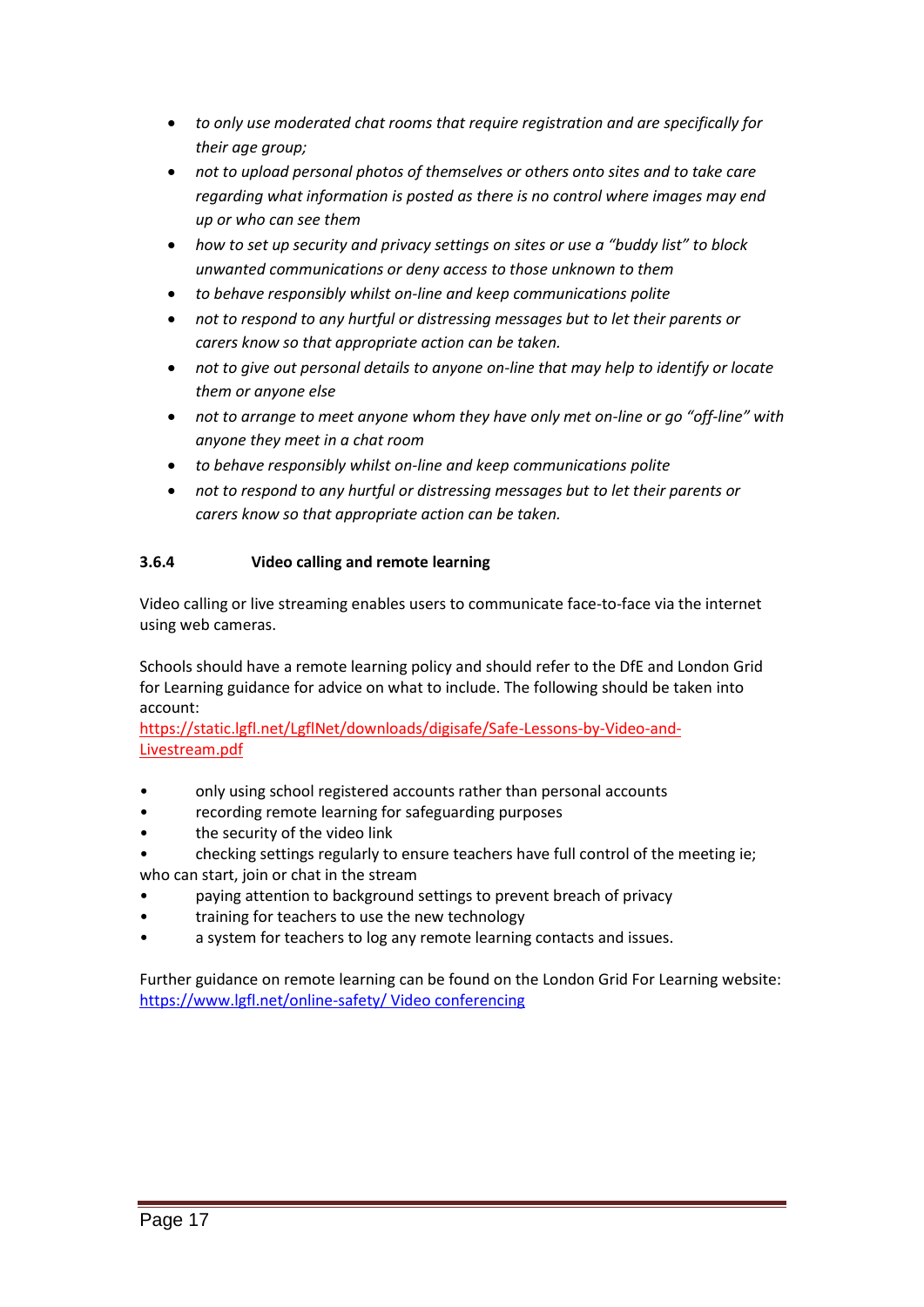### **3.6.5 School website**

- *Content should not be uploaded onto the school website unless it has been authorised by the online safety co-ordinator and the head teacher, who are responsible for ensuring that content is accurate, suitable for the purpose and audience, and does not breach copyright or intellectual property law.*
- *Schools should designate a named person or persons to have responsibility for uploading materials onto the website. This is particularly important where a school allows a number of staff members to upload information onto the website.*
- *To ensure the privacy and security of staff and pupils, the contact details on the website should be the school address, email and telephone number. No contact details for staff or pupils should be contained on the website.*
- *Children's full names should never be published on the website.*
- *Links to any external websites should be regularly reviewed to ensure that their content is appropriate for the school and the intended audience.*

### **3.6.6 Photographic and video images**

- *Where the school uses photographs and videos of pupils for publicity purposes, for example on the school website, images should be carefully selected so that individual pupils cannot be easily identified. It is recommended that group photographs are used.*
- *Where photographs or videos of children are used, written permission must be obtained first from their parents or carers, who should be informed of the purpose of the image and where it will appear.*
- *Children's names should never be published where their photograph or video is being used.*
- *Staff should ensure that children are suitably dressed to reduce the risk of inappropriate use of images.*
- *Images should be securely stored only on the school's computer system and all other copies deleted.*
- *Stored images should not be labelled with the child's name and all images held of children should be deleted once the child has left the school.*
- *Staff should not use personal devices to take photographs of pupils.*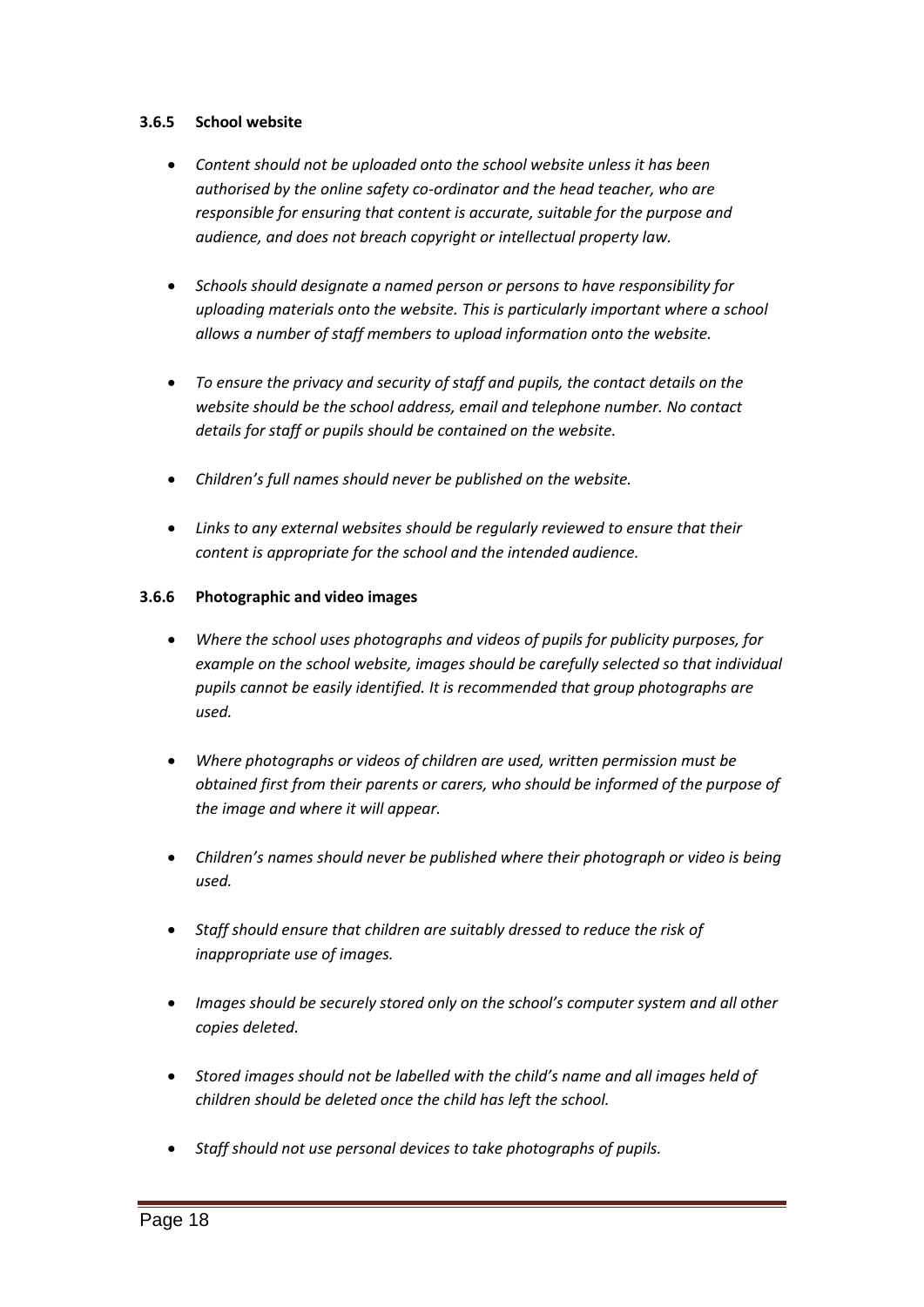*Schools should inform parents that although they may take photographic images of school events that include other children, it is on the understanding that these images are for personal use only and will not be published on the internet or social networking sites.*

# **3.6.7 Pupils own mobile devices**

The majority of pupils are likely to have mobile phones or other devices that allows them to access internet services, and these can pose a major problem for schools in that their use may distract pupils during lessons and may be used for online bullying.

However, many parents prefer their children to have mobile phones with them in order to ensure their safety and enable them to contact home if they need to. Generally, use of personal mobile phones or other devices should be forbidden in classrooms.

Schools need to be aware that it is considerably more difficult to monitor wireless devices and this should be considered when deciding on the school policy around pupils bringing in and using their own devices. This will also apply to handheld devices such as i-pads that are given to pupils by schools for education purposes.

If schools will allow pupils to access the school internet system via their own devices, it must be made clear to pupils that the same acceptable use agreements apply and that sanctions may be applied where there is a breach of school policy.

Schools should also consider what policy to apply to staff use of their own devices whilst at school.

Where a pupil's device is used for bullying or sexual harassment, schools should have a policy in place allowing the device to be confiscated so that evidence can be gathered. Schools should refer to the government guidance available at: https://www.gov.uk/government/publications/searching-screening-and-confiscation

Individual schools should record their policy here:

### **4 Responding to incidents**

### **4.1 Policy statement**

 *All incidents and complaints relating to online safety and unacceptable internet use will be reported to the online safety co-ordinator in the first instance. All incidents,*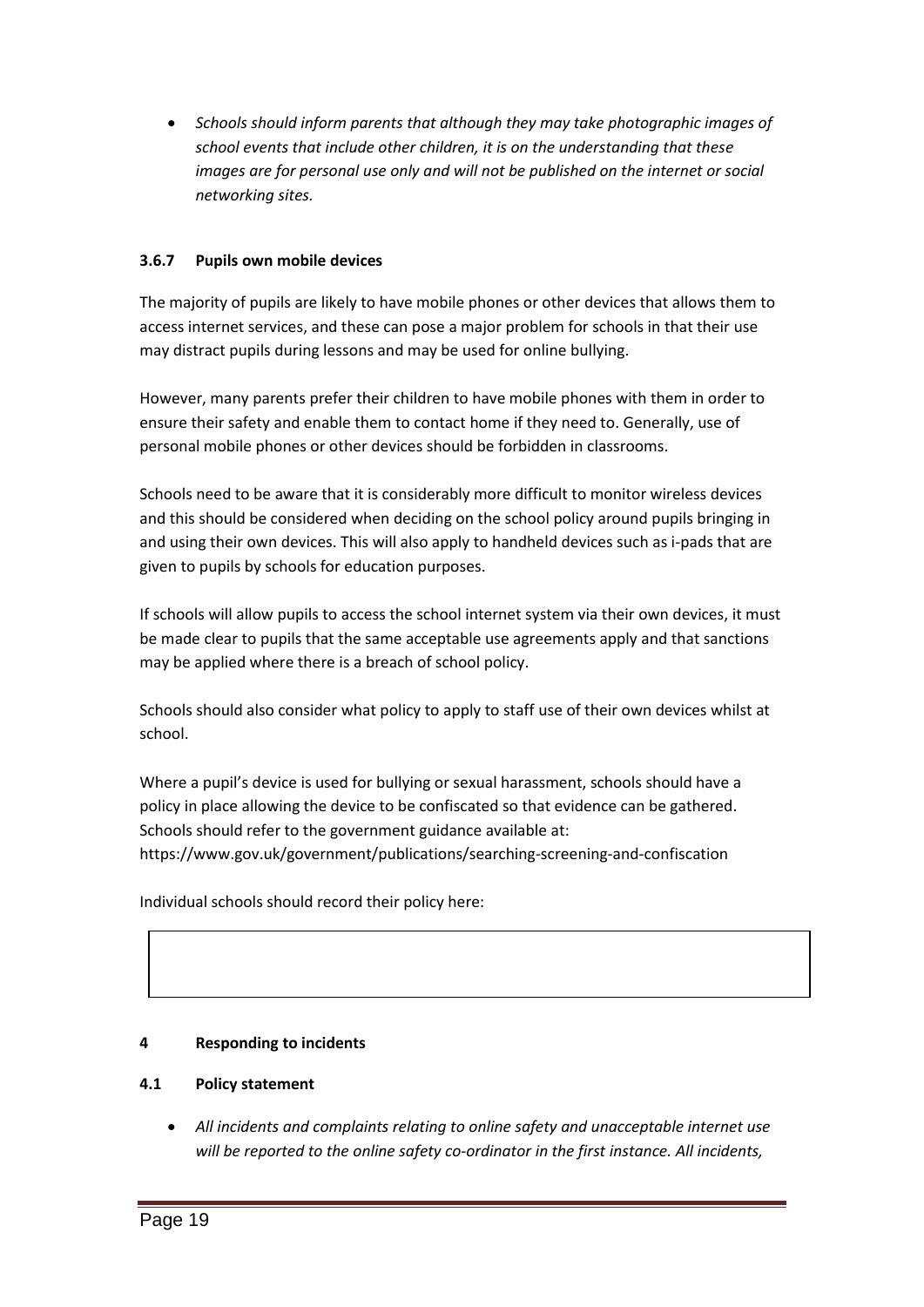*whether involving pupils or staff, must be recorded by the online safety co-ordinator on the online safety incident report form (appendix 4).*

- *A copy of the incident record should be emailed to Camden's designated online safety officer at jenni.spencer@camden.gov.uk.*
- *Where the incident or complaint relates to a member of staff, the matter must always be referred to the head teacher for action under staff conduct policies for low level incidents or consideration given to contacting the LADO under the CSCP guidance on dealing with allegations against staff where this is appropriate. Incidents involving the head teacher should be reported to the chair of the board of governors.*
- *The school's online safety co-ordinator should keep a log of all online safety incidents and complaints and regularly review the information for evidence of emerging patterns of individual behaviour or weaknesses in the school's online safety system, and use these to update the online safety policy.*
- *Online safety incidents involving safeguarding issues, for example contact with inappropriate adults, should be reported to the designated safeguarding lead, who will make a decision as to whether or not to refer the matter to the police and/or Children's Safeguarding and Social Work in conjunction with the head teacher.*

*Although it is intended that online safety strategies and polices should reduce the risk to pupils whilst on-line, this cannot completely rule out the possibility that pupils may access unsuitable material on the internet. Neither the school nor the London Borough of Camden can accept liability for material accessed or any consequences of internet access, but all reasonable precautions will be taken to ensure a safe e-learning environment.*

# **4.2 Unintentional access of inappropriate websites**

- *If a pupil or teacher accidently opens a website that has content which is distressing or upsetting or inappropriate to the pupils' age, teachers should immediately (and calmly) close or minimise the screen.*
- *Teachers should reassure pupils that they have done nothing wrong and discuss the incident with the class to reinforce the online safety message and to demonstrate the school's "no blame" approach.*
- *The incident should be reported to the online safety co-ordinator and details of the website address and URL provided.*
- *The online safety co-ordinator should liaise with the network manager or learning platform provider to ensure that access to the site is blocked and the school's filtering system reviewed to ensure it remains appropriate.*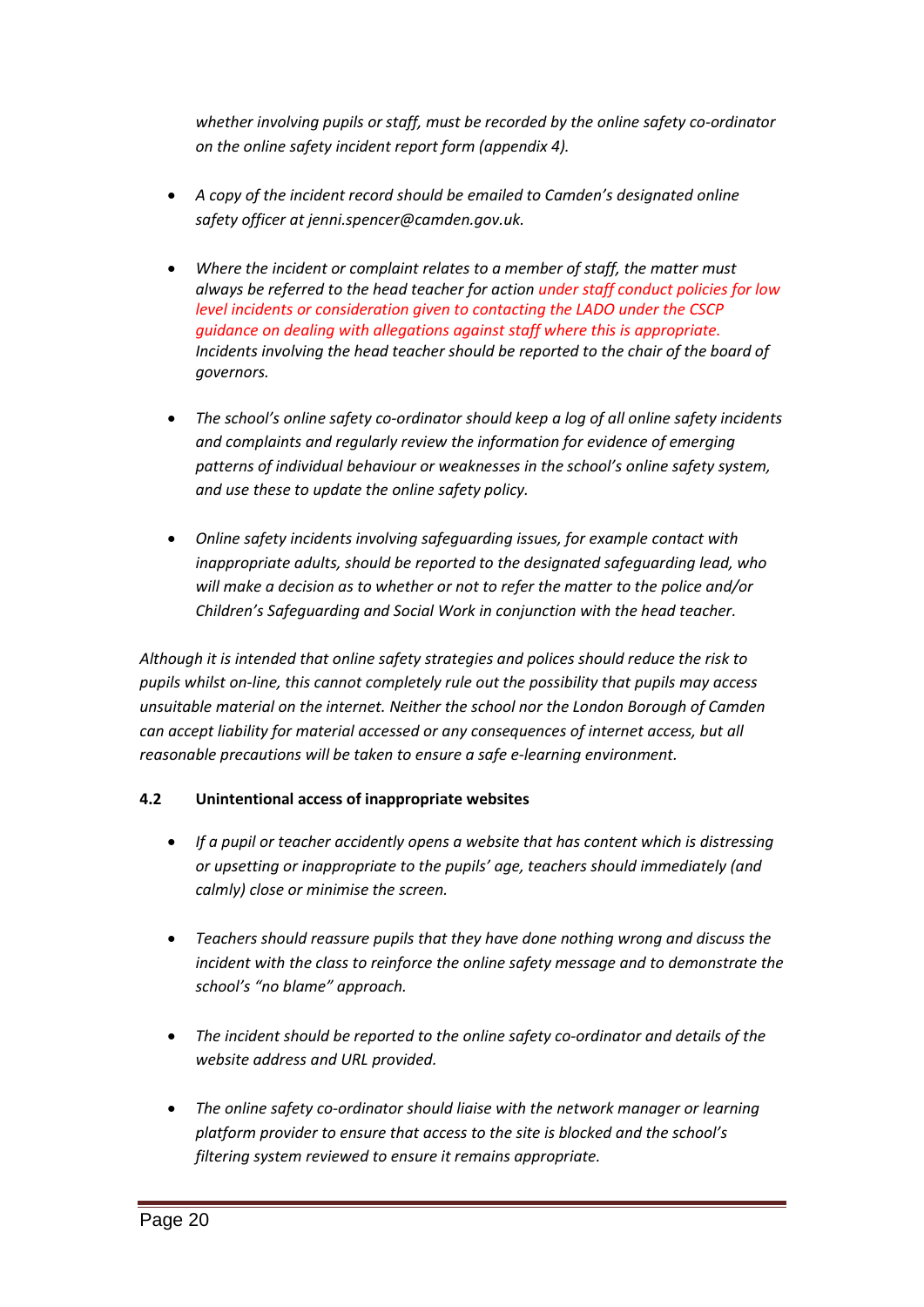# **4.3 Intentional access of inappropriate websites by a pupil**

- *If a pupil deliberately accesses inappropriate or banned websites, they will be in breach of the acceptable use policy and subject to appropriate sanctions (see section 5).*
- *The incident should be reported to the online safety co-ordinator and details of the website address and URL recorded.*
- *The online safety co-ordinator should liaise with the network manager or learning platform provider to ensure that access to the site is blocked.*
- *The pupil's parents should be notified of the incident and what action will be taken.*

# **4.4 Inappropriate use of IT by staff**

- *If a member of staff witnesses misuse of IT by a colleague, they should report this to the head teacher and the online safety co-ordinator immediately. If the misconduct involves the head teacher or governor, the matter should be reported to the chair of the board of governors.*
- *The online safety co-ordinator will notify the network manager so that the computer, laptop or other device is taken out of use and securely stored in order to preserve any evidence. A note of any action taken should be recorded on the online safety incident report form.*
- *The online safety co-ordinator will arrange with the network manager or learning platform provider to carry out an audit of use to establish which user is responsible and the details of materials accessed.*
- *Once the facts are established, the head teacher will take any necessary disciplinary action against the staff member and report the matter to the school governors and the police where appropriate. Where appropriate, consideration should be given to contacting the LADO for advice.*
- *If the materials viewed are illegal in nature the head teacher or governor should report the incident to the police and follow their advice, which should also be recorded on the online safety incident report form.*

### **4.5 Online bullying**

### **4.5.1 Definition and description**

Online bullying is defined as the use of technology such as email and social networking sites to deliberately hurt or upset someone or harass or threaten. Unlike physical forms of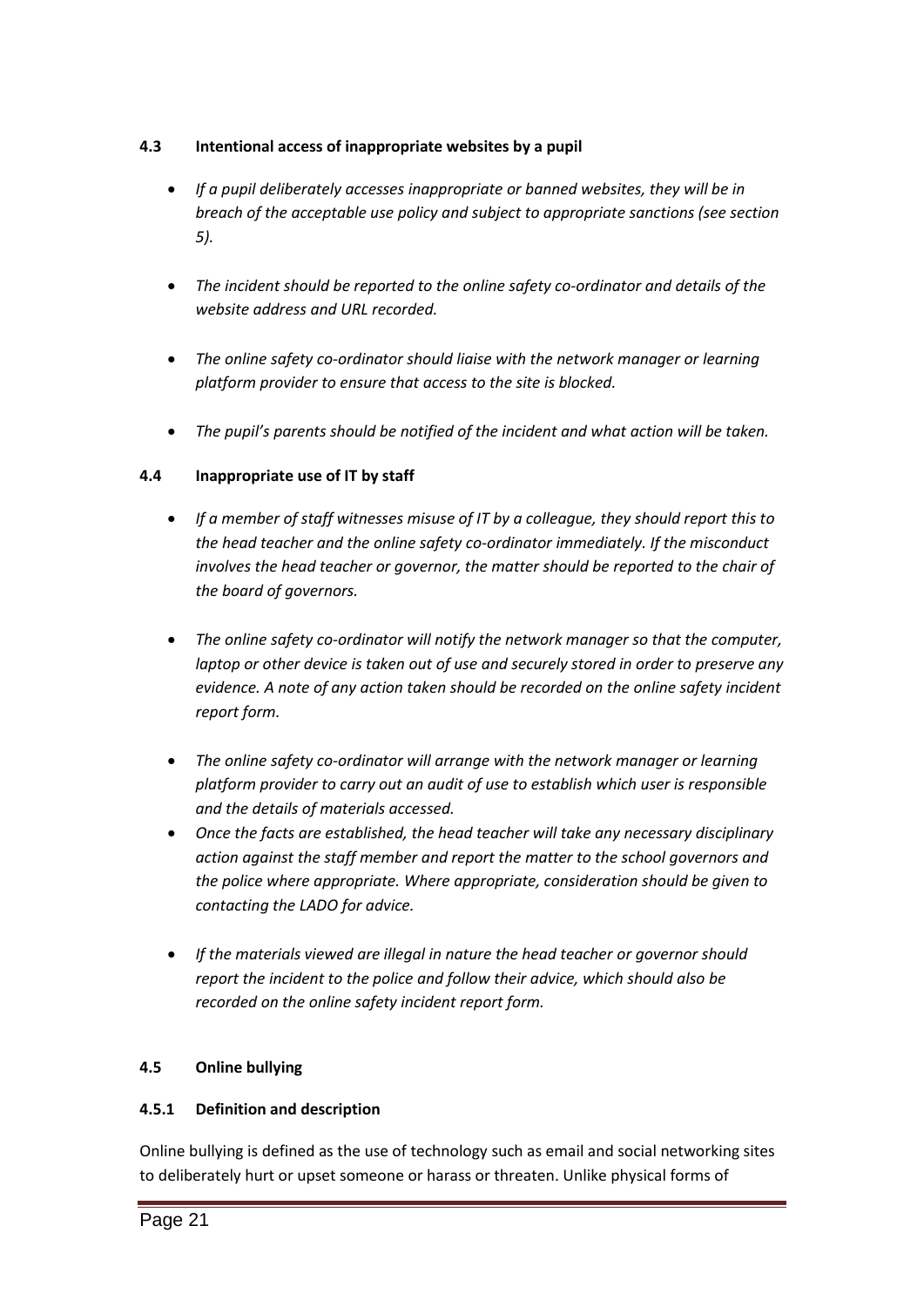bullying, the internet allows bullying to continue past school hours and invades the victim's home life and personal space. It also allows distribution of hurtful comments and material to a wide audience.

Online bullying is extremely prevalent as pupils who would not consider bullying in the physical sense may find it easier to bully through the internet, especially if it is thought the bullying may remain anonymous.

Bullying may take the form of:

- rude, abusive or threatening messages via email or text
- posting insulting, derogatory or defamatory statements on blogs or social networking sites
- setting up websites that specifically target the victim
- making or sharing derogatory or embarrassing images or videos of someone via mobile phone or email (for example, sexting/"happy slapping").

Online bullying can affect pupils and staff members. Often, the internet medium used to perpetrate the bullying allows the bully to remain anonymous. In extreme cases, online bullying could be a criminal offence under the Harassment Act 1997 or the Telecommunications Act 1984.

### **4.5.2 Dealing with incidents**

The following covers all incidents of bullying that involve pupils at the school, whether or not they take place on school premises or outside school. All incidents should be dealt with under the schools' behaviour policies and the peer on peer abuse guidance. <https://cscp.org.uk/professionals/schools-and-nurseries-safeguarding-policies/>

- *School anti-bullying and behaviour policies and acceptable use policies should cover the issue of online bullying and set out clear expectations of behaviour and sanctions for any breach.*
- *Any incidents of online bullying should be reported to the online safety co-ordinator who will record the incident on the incident report form and ensure that the incident is dealt with in line with the school's anti-bullying policy. Incidents should be monitored and the information used to inform the development of anti-bullying policies.*
- *Where incidents are extreme, for example threats against someone's life, or continue over a period of time, consideration should be given to reporting the matter to the police as in these cases, the bullying may be a criminal offence.*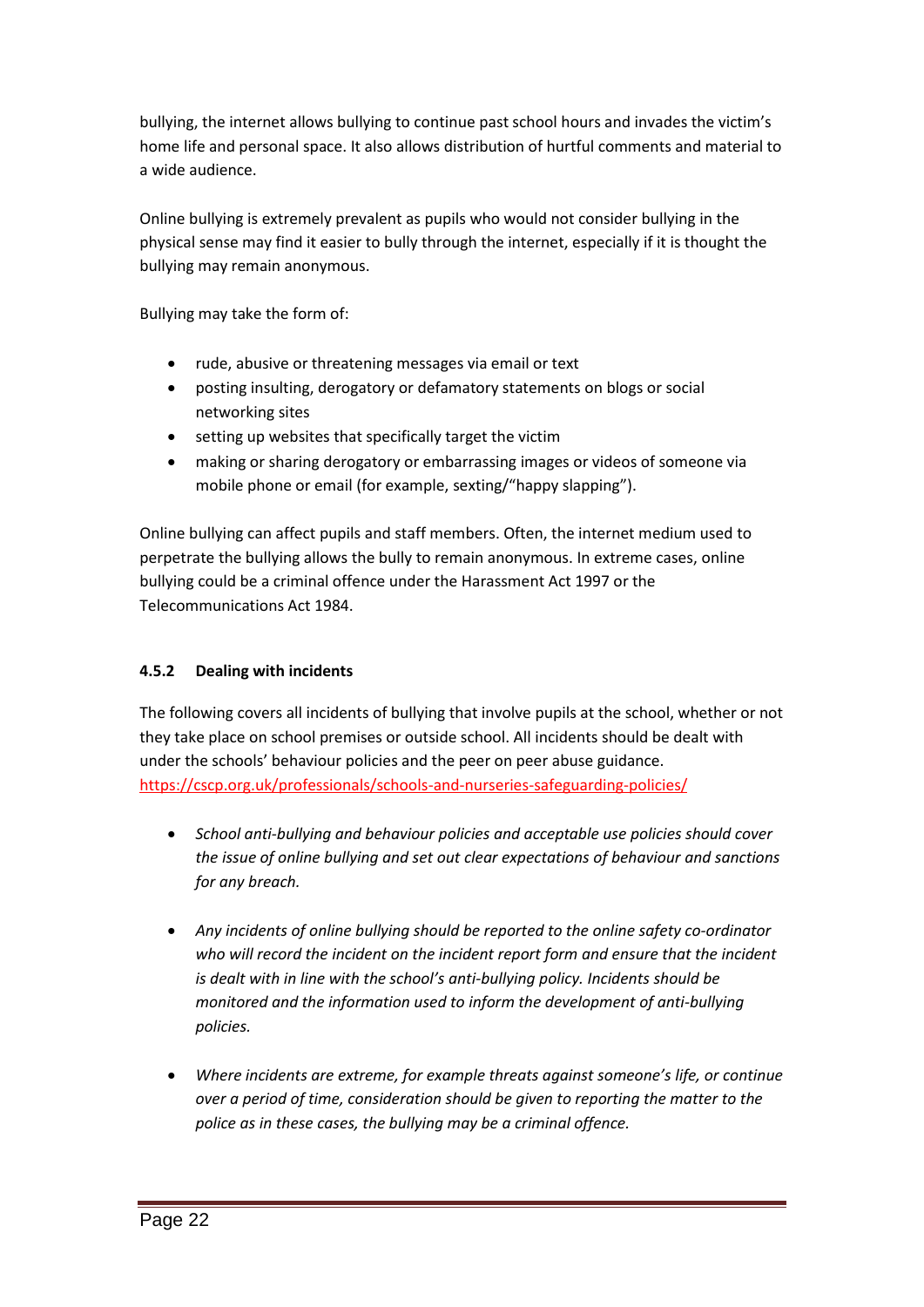*As part of online safety awareness and education, pupils should be told of the "no tolerance" policy for online bullying and encouraged to report any incidents to their teacher.*

### *Pupils should be taught:*

- *to only give out mobile phone numbers and email addresses to people they trust*
- *to only allow close friends whom they trust to have access to their social networking page*
- *not to send or post inappropriate images of themselves*
- *not to respond to offensive messages*
- *to report the matter to their parents and teacher immediately.*
- *Evidence of bullying, for example texts, emails or comments on websites should be preserved by the young person as evidence.*

Any action taken on online bullying incidents must be proportional to the harm caused. For some cases, it may be more appropriate to help the pupils involved to resolve the issues themselves rather than impose sanctions. This may be facilitated by the School Council or a specialist resource such as Cybermentors.

### **4.5.3 Action by service providers**

All website providers and mobile phone companies are aware of the issue of online bullying and have their own systems in place to deal with problems, such as tracing communications. Teachers or parents can contact providers at any time for advice on what action can be taken.

- *Where the bullying takes place by mobile phone texts, the mobile phone company can be contacted to ask them to trace the calls. The pupil should also consider changing their phone number.*
- *Where the bullying takes place by email, and the messages are being sent from a personal email account, contact the service provider so that the sender can be traced. The pupil should also consider changing email address.*
- *Where bullying takes place in chat rooms or gaming sites, the pupil should leave the chat room or gaming site immediately and seek advice from parents or teachers. Bullying should be reported to any chat room moderator to take action.*
- *Where bullying involves messages on social networking sites or blogs, contact the website provider to request that the comments are removed. In extreme cases, the bully's access to the site can be blocked.*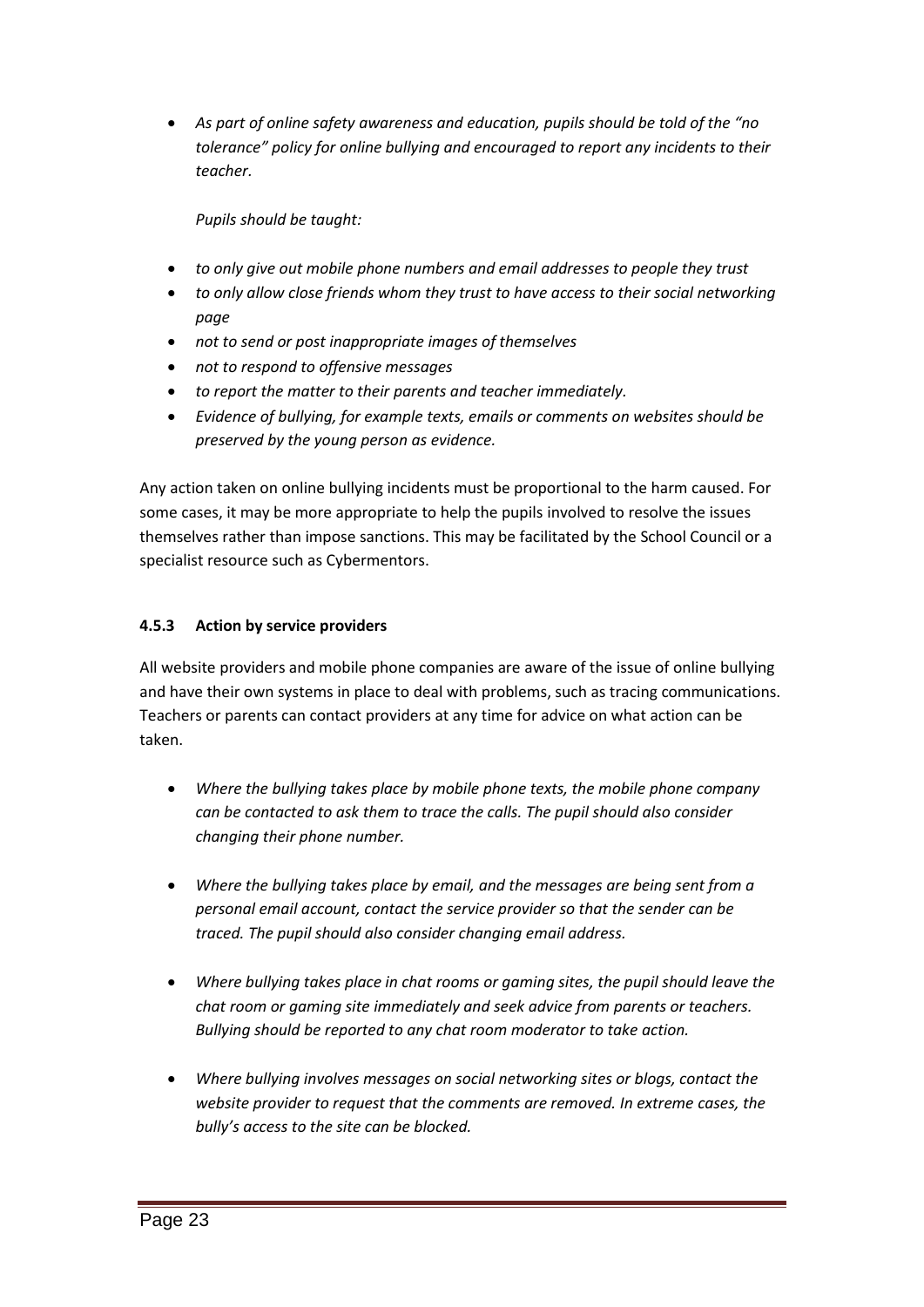*Parents should be notified of any incidents and advised on what measures they can take to block any offensive messages on computers at home.*

### **4.5.4 Online bullying of school staff**

- *Head teachers should be aware that school staff may become victims of online bullying by pupils and/or their parents. Because of the duty of care owed to staff, head teachers should ensure that staff are able to report incidents in confidence and receive adequate support, including taking any appropriate action against pupils and parents.*
- *The issue of online bullying of school staff should be incorporated into any antibullying policies, education programme or discussion with pupils so that they aware of their own responsibilities.*
- *Incidents of online bullying involving school staff should be recorded and monitored by the online safety co-ordinator in the same manner as incidents involving pupils.*
- *Staff should follow the guidance on safe IT use in section 3.4 of this policy and avoid using their own mobile phones or email addresses to contact parents or pupils so that no record of these details becomes available.*
- *Personal contact details for staff should not be posted on the school website or in any other school publication.*
- *Staff should follow the advice above on online bullying of pupils and not reply to messages but report the incident to the head teacher immediately.*
- *Where the bullying is being carried out by parents the head teacher should contact the parent to discuss the issue. A home/school agreement with the parent can be used to ensure responsible use.*

### **4.6 Harmful sexual behaviour online**

The internet contains a high level of sexually explicit content and internet-based communications systems and social networking sites can be used to send sexually explicit messages and images. In some cases these actions may be harmful or abusive or may constitute harassment or online bullying.

Schools should be aware of online behaviours of a sexual nature that could constitute harmful behaviour:

- sharing explicit and unwanted content and images
- upskirting
- sexualised online bullying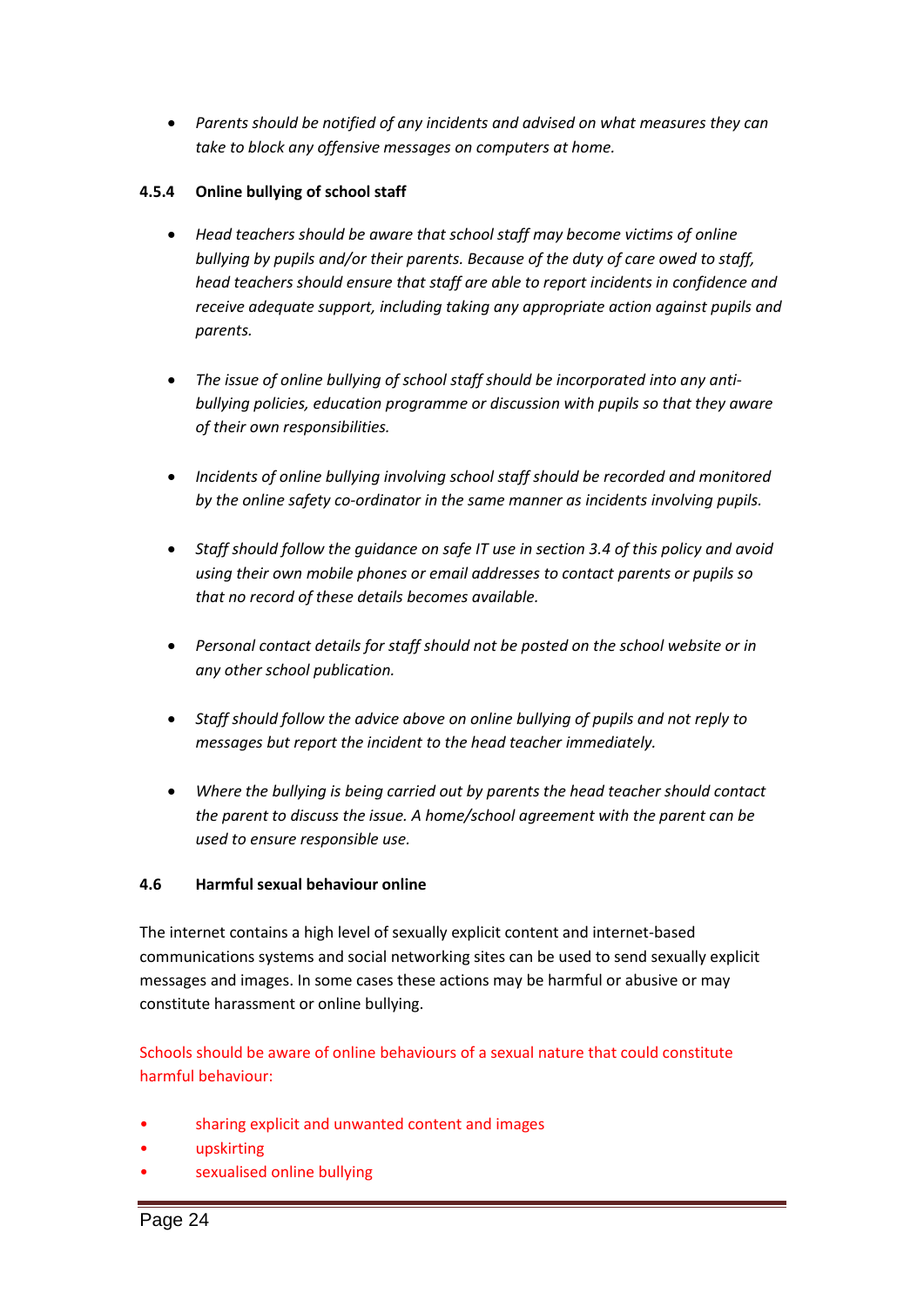- unwanted sexualised comments and messages
- sexual exploitation, coercion or threats.

Schools should be aware of the duty under statutory guidance Keeping children safe in education and Sexual violence and sexual harassment between children in schools and colleges which requires schools to have policies in place to deal with incidents of on-line sexual harassment. Schools should refer to the Peer on peer abuse and sexual violence and harassment guidance for schools and colleges for further details. link

Schools need to make pupils aware that producing and distributing sexual images to peers via the internet or mobile devices may be illegal. Pupils need to understand that once the image is sent, they have lost control of who it is distributed to and how it is used, and that there is a good chance that the image will be widely seen, possibly including parents.

Staff need to be able to react to incidents in a proportional manner so that the welfare of young people is safeguarded and no young person is unnecessarily criminalised. Guidance for responding to incidents is available at:

https://www.gov.uk/government/uploads/system/uploads/attachment\_data/file/551575/6. 2439\_KG\_NCA\_Sexting\_in\_Schools\_WEB\_\_1\_.PDF

Schools should also be aware of when any of these behaviours may be linked to the sexual exploitation of a pupil or is being carried out as a gang- related activity. Staff should refer to the CSCP child sexual exploitation guidance for further details.

https://cscp.org.uk/wp-content/uploads/2020/11/CSCP-multi-agencyguidanceon-childsexual-exploitation-2020.pdf

### **4.7 Risk from inappropriate contacts with adults**

Teachers may be concerned about a pupil being at risk as a consequence of their contact with an adult they have met over the internet. The pupil may report inappropriate contacts or teachers may suspect that the pupil is being groomed or has arranged to meet with someone they have met on-line.

School staff should also be aware of pupils being sexually abused on-line through video messaging such as Skype. In these cases, perpetrators persuade the young person concerned to carry out sexual acts while the perpetrator watches/records.

- *All concerns around inappropriate contacts should be reported to the online safety co-ordinator and the designated safeguarding lead.*
- *The designated safeguarding lead should discuss the matter with the referring teacher and where appropriate, speak to the pupil involved, before deciding whether or not to make a referral to Children's Safeguarding and Social Work and/or the police.*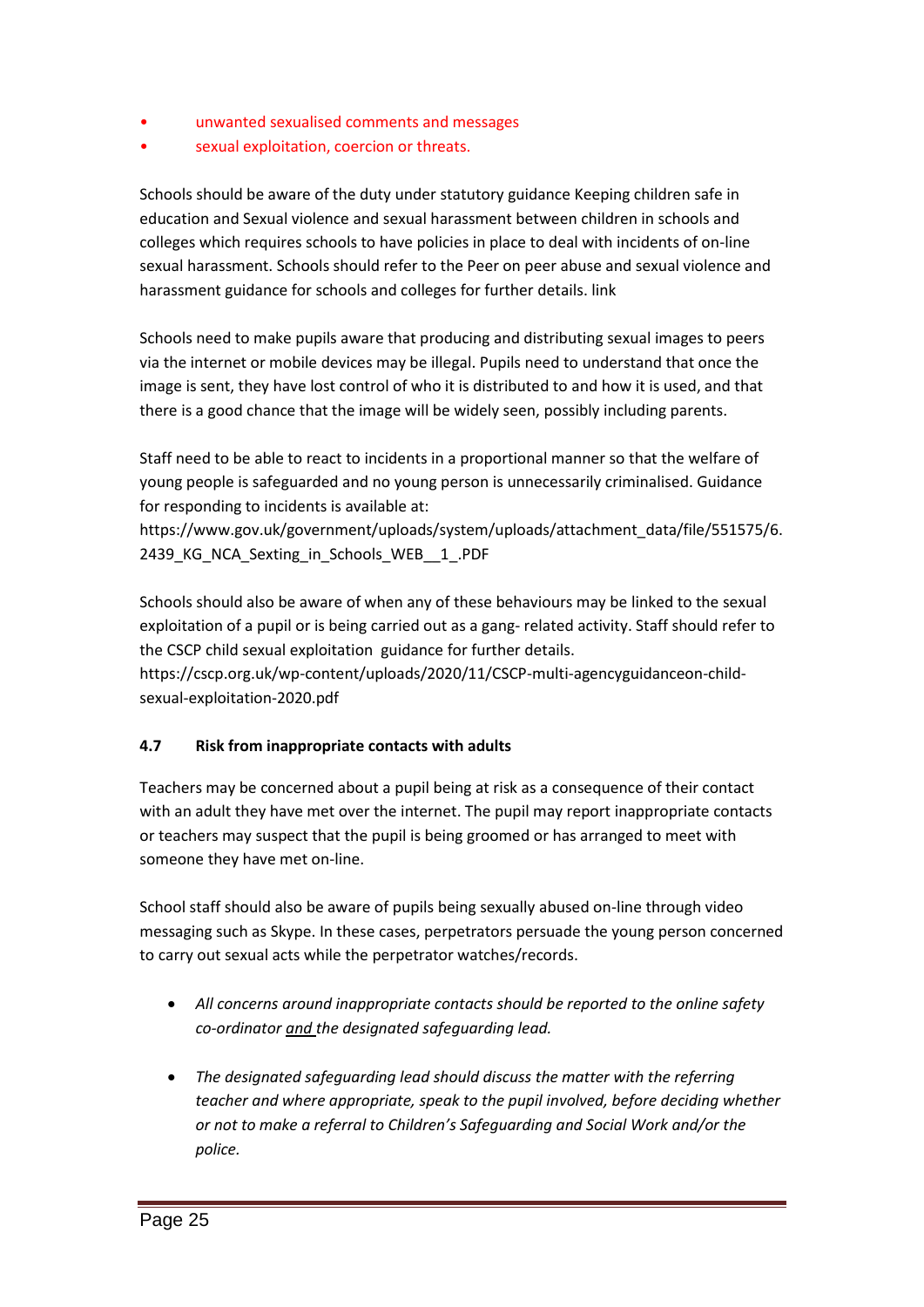- *The police should always be contacted if there is a concern that the child is at immediate risk, for example if they are arranging to meet the adult after school.*
- *The designated safeguarding lead can seek advice on possible courses of action from Camden's online safety officer in Children's Safeguarding and Social Work.*
- *Teachers will advise the pupil on how to terminate the contact and change contact details where necessary to ensure no further contact.*
- *The designated safeguarding lead and the online safety co-ordinator should always notify the pupil's parents of any concerns or incidents and where appropriate, arrange to meet with them discuss what action they can take to ensure their child's safety.*
- *Where inappropriate contacts have taken place using school IT equipment or networks, the online safety co-ordinator should make a note of all actions taken and contact the network manager or learning platform provider to ensure that all evidence is preserved and that an audit of systems is carried out to ensure that the risk to other pupils is minimised.*

### **4.8 Risk from contact with violent extremists**

Many extremist groups who advocate violence use the internet as a means of either inciting violence against specific groups or providing information on preparing explosives or carrying out terrorist acts. Because of their personal circumstances, some young people may be susceptible to these influences and may be radicalised as a result of direct contact with online extremists or because they self-radicalise having viewed extremist materials online.

All schools have a duty under the Government's Prevent programme to prevent vulnerable young people from being radicalised and drawn into terrorism. The main mechanism for this is Camden's Channel Panel, a multi-agency forum that identifies young people who are at risk and develops a support plan to stop the radicalisation process and divert them from extremism.

Staff need to be aware of the school's duty under the Prevent programme and be able to recognise any pupil who is being targeted by violent extremists via the internet for the purposes of radicalisation. Pupils and staff should be warned of the risks of becoming involved in such groups and informed that accessing such websites is against school policies.

The school should ensure that adequate filtering is in place and review filtering in response to any incident where a pupil or staff member accesses websites advocating violent extremism.

All incidents should be dealt with as a breach of the acceptable use policies and the school's behaviour and staff disciplinary procedures should be used as appropriate.

The online safety co-ordinator and the designated safeguarding lead should record and review all incidents in order to establish whether there are any patterns of extremist groups targeting the school and whether current school procedures are robust enough to deal with the issue.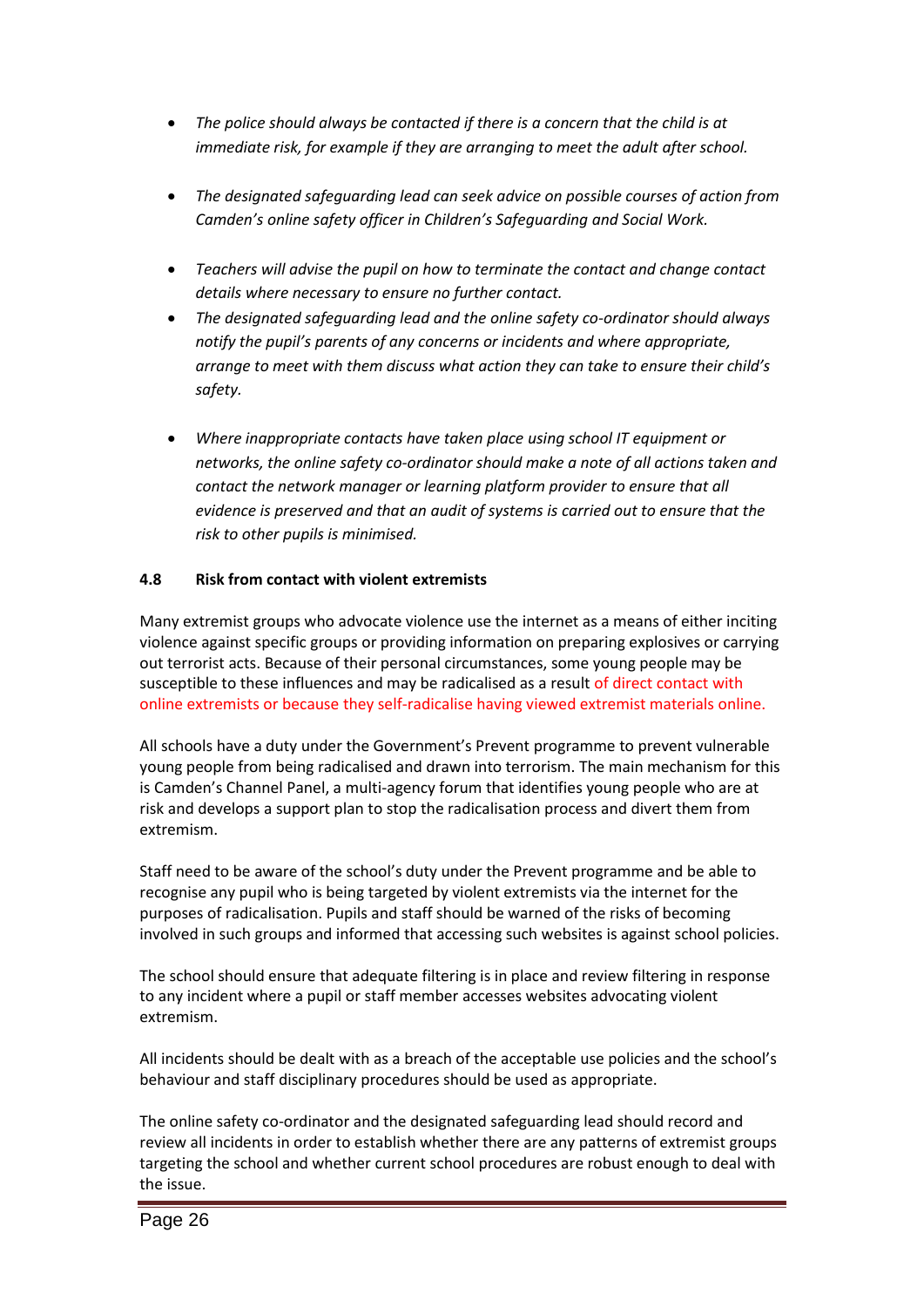Where there are concerns that a young person is being radicalised or is in contact with violent extremists, or that their parents are and this is placing the child or young person at risk, schools should refer the young person to the MASH. Guidance can be sought from the Prevent Education Manager.

Further information is available in the CSCP guidance "Safeguarding children and young people from radicalisation and extremism" available at: https://cscp.org.uk/resources/radicalisation-and-extremism-resources/

# **4.9 Risk from sites advocating suicide, self-harm and anorexia**

Some internet sites advocate dangerous activities such as self-harming, suicide or anorexia. Other sites contain sexually explicit material or glorify risky and illegal behaviours like substance misuse.

Exposure to potentially harmful materials online may normalise the issue for young people and desensitise them to the harm. Most young people who visit these sites will not be adversely affected, but some vulnerable, less resilient young people may feel drawn to the sites which may trigger harmful or even fatal behaviours.

- *The school should ensure that young people have an opportunity to openly discuss issues such as self-harming, suicide, substance misuse and anorexia as part of the PHSE curriculum.*
- *Pastoral support should be made available to all young people to discuss issues affecting them and to establish whether their online activities are an added risk factor*
- *Staff should receive the training needed to raise awareness of these issues so that they are able to identify those young people who are at risk, offer appropriate support and make appropriate referrals for help.*

# **5 Sanctions for misuse of school IT**

Individual schools are responsible for deciding what sanctions will be applied for breach of acceptable use policies. Sanctions applied should reflect the seriousness of the breach and should take into account all other relevant factors. The following is a framework recommended by LGfL that schools may want to adopt: For each point, schools may record their own detailed list of breaches and corresponding sanctions.

### **5.1 Sanctions for pupils**

### **5.1.1 Category A infringements**

*These are basically low-level breaches of acceptable use agreements such as:*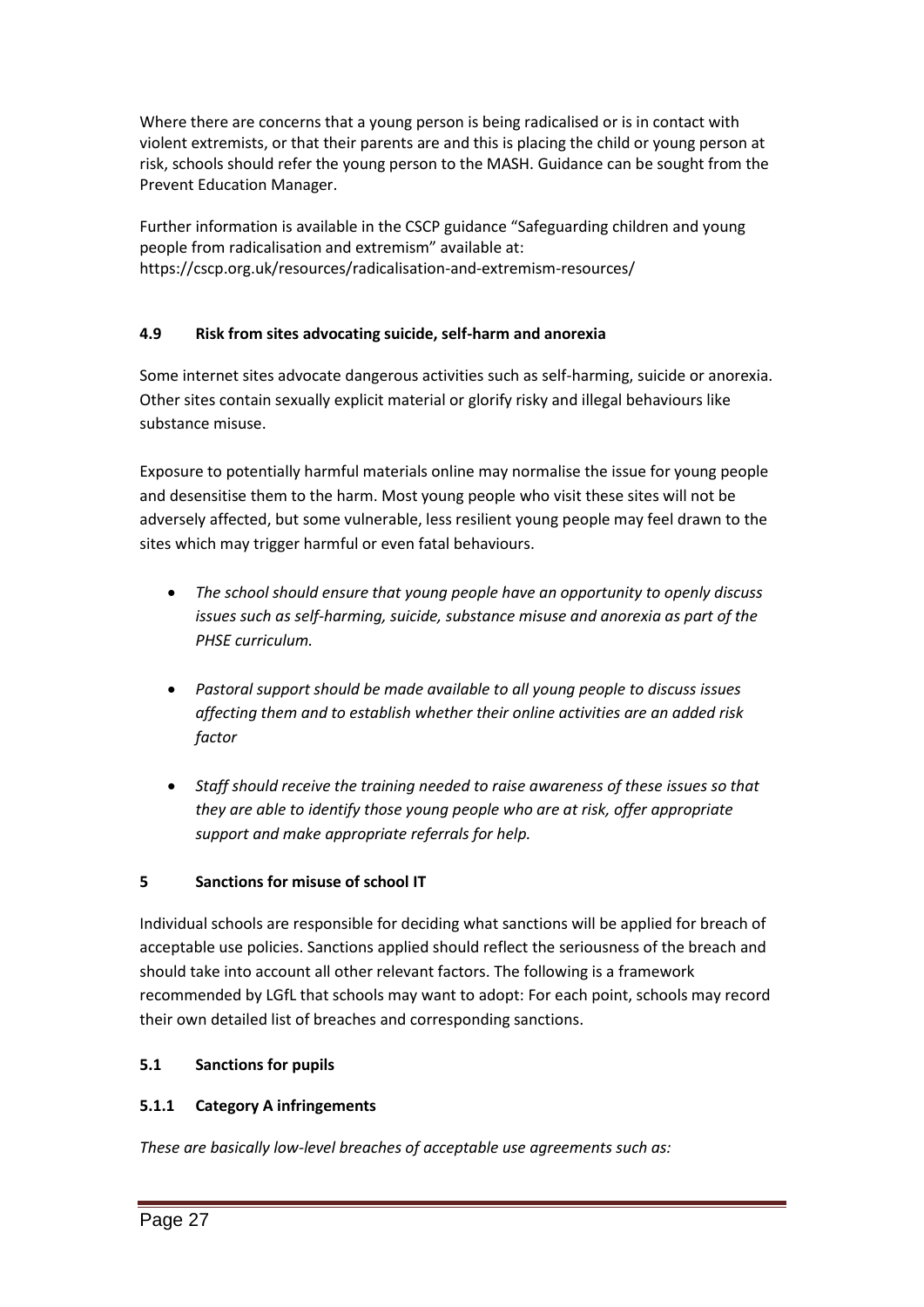- *use of non-educational sites during lessons*
- *unauthorised use of email or mobile phones*
- *unauthorised use of prohibited sites for instant messaging or social networking.*

*Sanctions could include referral to the class teacher or tutor as well as a referral to the online safety co-ordinator.*

### **5.1.2 Category B infringements**

*These are persistent breaches of acceptable use agreements following warnings and use of banned sites or serious breaches of online safety policy that are non-deliberate, such as:*

- *continued use of non-educational or prohibited sites during lessons*
- *continued unauthorised use of email, mobile phones or social networking sites during lessons*
- *use of file sharing software*
- *accidentally corrupting or destroying other people's data without notifying staff*
- *accidentally accessing offensive material without notifying staff.*

### *Sanctions could include:*

- *referral to class teacher or tutor*
- *referral to online safety co-ordinator*
- *loss of internet access for a period of time*
- *removal of mobile phone until the end of the day*
- *contacting parents.*

### **5.1.3 Category C infringements**

*These are deliberate actions that either negatively affect school ICT systems or are serious breaches of acceptable use agreements or anti-bullying policies, such as:*

- *deliberately bypassing security or access*
- *deliberately corrupting or destroying other people's data or violating other's privacy*
- *online bullying*
- *deliberately accessing, sending or distributing offensive or pornographic material*
- *purchasing or ordering items over the internet*
- *transmission of commercial or advertising material.*

### *Sanctions could include:*

- *referral to class teacher or tutor*
- *referral to online safety co-ordinator*
- *referral to head teacher*
- *loss of access to the internet for a period of time*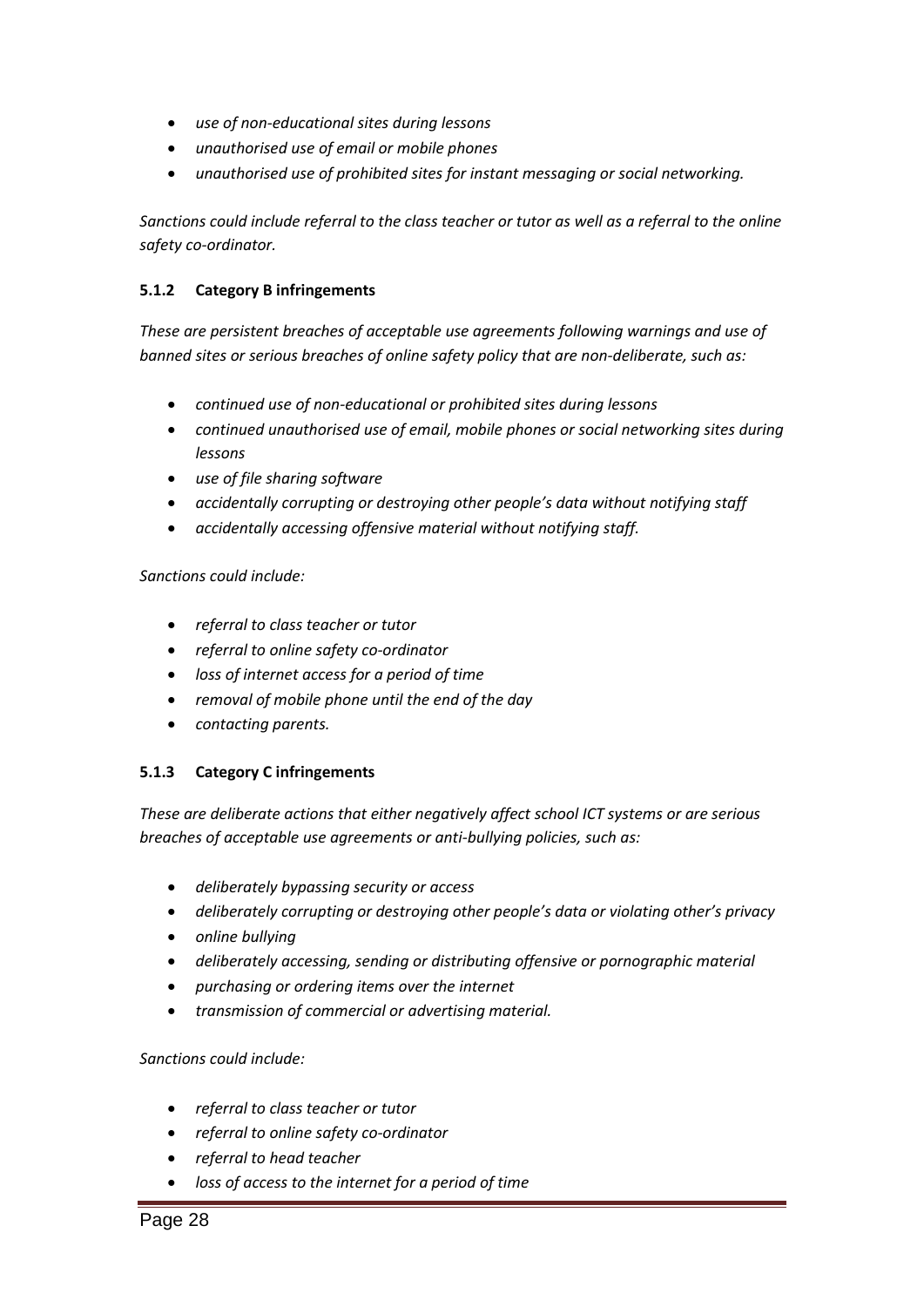- *contact with parents*
- *any sanctions agreed under other school policies.*

### **5.1.4 Category D infringements**

*These are continued serious breaches of acceptable use agreements following warnings or deliberately accessing and distributing banned or illegal materials which may result in a criminal offence, such as:*

- *persistent and/or extreme online bullying*
- *deliberately accessing, downloading or disseminating any material deemed offensive, obscene, defamatory, racist, homophobic or violent*
- *receipt or transmission of material that infringes the copyright of other people or is in breach of the Data Protection Act*
- *bringing the school name into disrepute.*

#### *Sanctions could include:*

- *referral to head teacher*
- *contact with parents*
- *possible exclusion*
- *removal of equipment*
- *referral to community police officer*
- *referral to Camden's online safety officer.*

### **5.2 Sanctions for staff**

*These should reflect the seriousness with which any breach of acceptable use policies by staff members will be viewed given their position of trust and the need to ensure acceptable standards of behaviour by adults who work with children. Sanctions will be linked to the staff behaviour policy or code of conduct.*

### **5.2.1 Category A infringements**

*These are minor breaches of the school's acceptable use policy which amount to misconduct and will be dealt with internally by the head teacher as a low level incident in line with the school's staff conduct policy.*

- *excessive use of internet for personal activities not connected to professional development*
- *use of personal data storage media (eg: removable memory sticks) without carrying out virus checks*
- *any behaviour on the world wide web and social media sites such as Twitter that compromises the staff member's professional standing in the school and community,*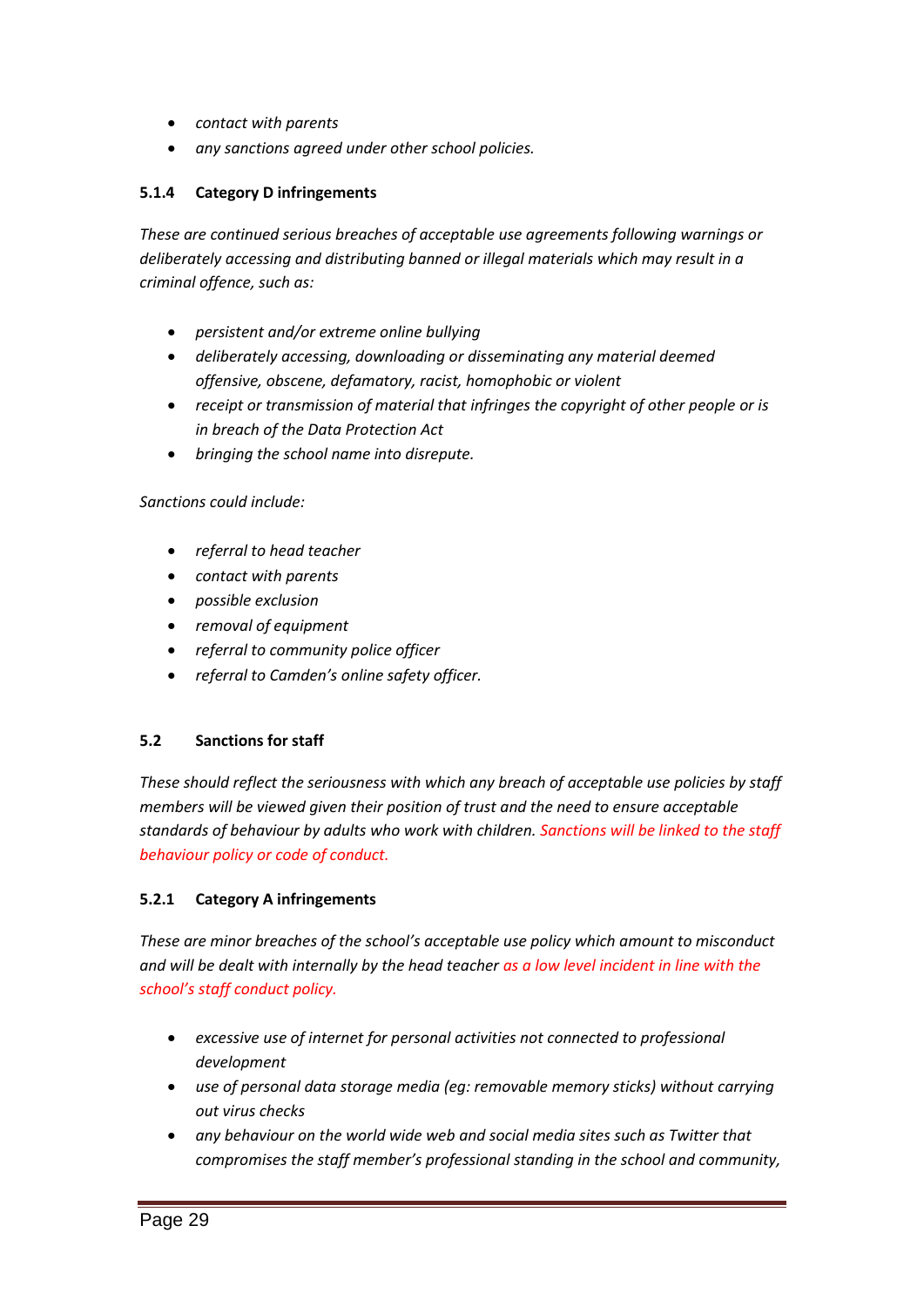*for example inappropriate comments about the school, staff or pupils or inappropriate material published on social networking sites*

- *sharing or disclosing passwords to others or using other user's passwords*
- *breaching copyright or licence by installing unlicensed software.*

*Possible sanctions include referral to the head teacher who will issue a warning.*

### **5.2.2 Category B infringements**

*These infringements involve deliberate actions that undermine safety on the internet and activities that call into question the person's suitability to work with children. They represent gross misconduct that would require a strong response and possible referral to other agencies such as the police or Camden's LADO under the CSCP guidance on dealing with allegations against staff and volunteers.*

<https://cscp.org.uk/professionals/managing-allegations-against-staff-and-volunteers-lado/>

- *serious misuse of or deliberate damage to any school computer hardware or software, for example deleting files, downloading unsuitable applications*
- *any deliberate attempt to breach data protection or computer security rules, for example hacking*
- *deliberately accessing, downloading or disseminating any material deemed offensive, obscene, defamatory, racist, homophobic or violent*
- *receipt or transmission of material that infringes the copyright of other people or is in breach of the Data Protection Act*
- *bringing the school name into disrepute.*

*Possible sanctions include:*

- *referral to the head teacher*
- *removal of equipment*
- *referral to Camden's online safety officer*
- *referral to Camden's LADO or the police*
- *suspension pending investigation*
- *disciplinary action in line with school policies.*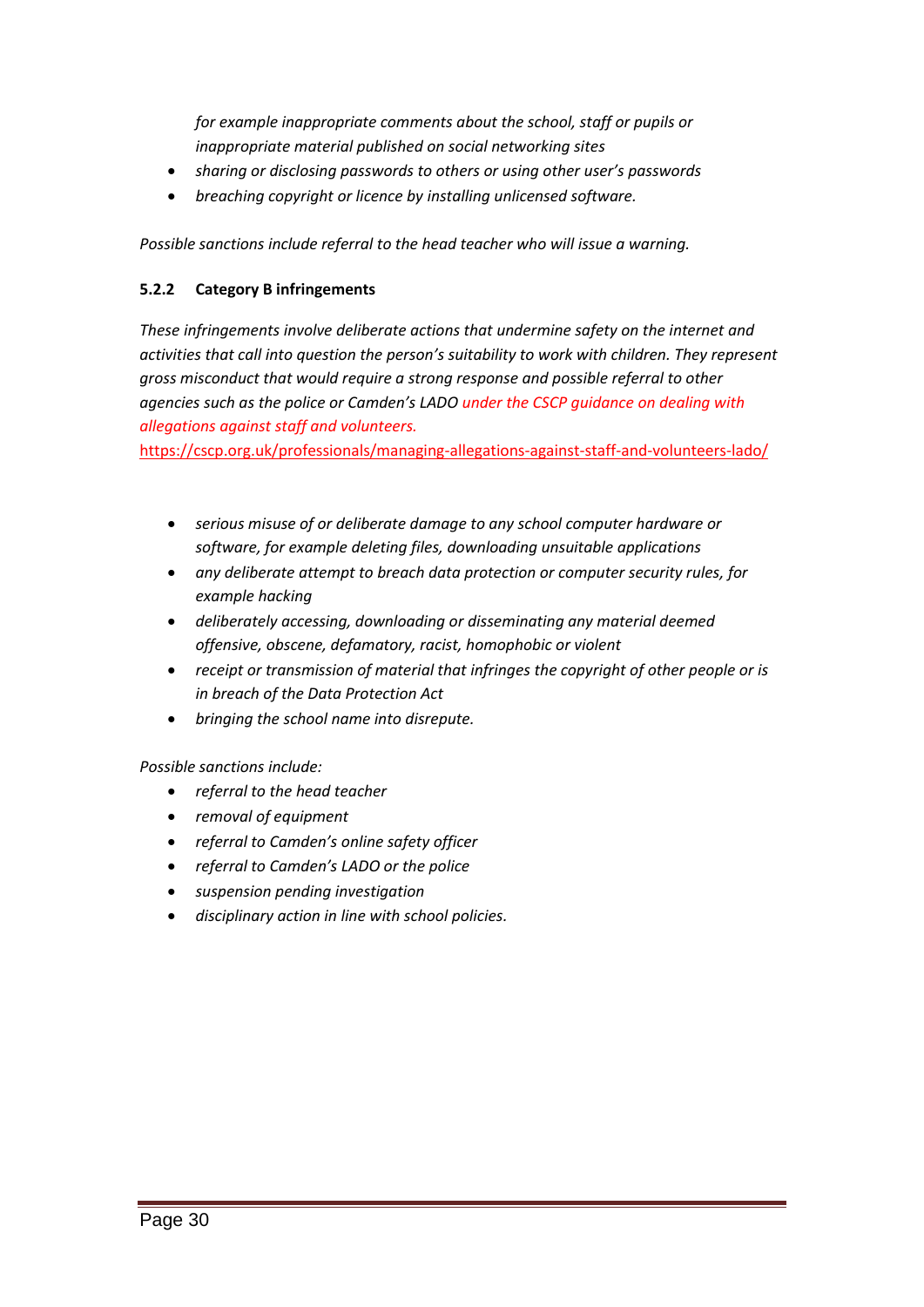Appendix 1: *Acceptable use policy for pupils*

*Name: School: Class:*

*I* want to stay safe while *I* am using a computer and *I* know that anything *I* do on the *computer may be seen by someone else.*

*I will:*

- *keep my password a secret*
- *only open pages which my teacher has said are okay*
- *tell my teacher if anything makes me feel scared or uncomfortable*
- *make sure all the messages I send are polite*
- *tell my teacher if I get a nasty message*
- *not reply to any nasty message which makes me feel upset or uncomfortable*
- *not give my mobile number, home number or address to anyone who is not a real friend*
- *only email people I know or if my teacher agrees*
- *only use my school email address*
- *talk to my teacher before using anything on the internet*
- *not tell people about myself on-line (I will not tell them my name, anything about where I live or where I go to school)*
- *not load photographs of myself onto the computer*
- *never agree to meet a stranger.*

### *Parents*

- *I have read the above school rules for responsible internet use and agree that my child may have access to the internet at school. I understand that the school will take all reasonable precautions to ensure pupils do not have access to inappropriate websites, and that the school cannot be held responsible if pupils do access inappropriate websites.*
- *I agree that my child's work can be published on the school website.*
- *I agree that photographs that include my child may be published but that any photography will not clearly identify my child and that their name will not be published.*

*Signed: Date:*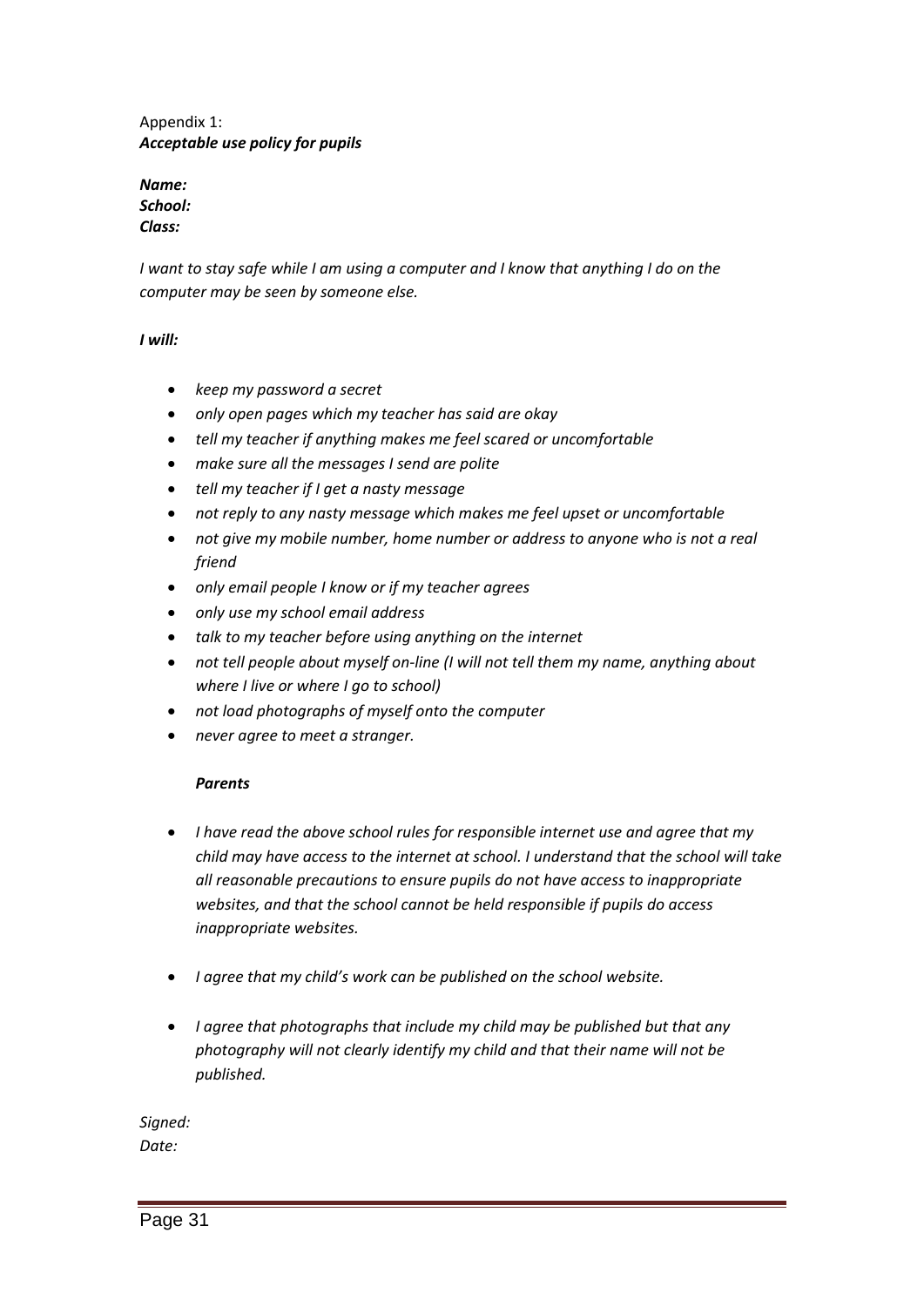### Appendix 2

#### *Acceptable use policy for staff and governors*

#### *Access and professional use*

- *All computer networks and systems belong to the school and are made available to staff and governors for educational, professional, administrative and governance purposes only.*
- *Staff and governors are expected to abide by all school online safety rules and the terms of this acceptable use policy. Failure to do so may result in disciplinary action being taken against staff or governors being removed.*
- *The school reserves the right to monitor internet activity and examine and delete files from the school's system.*
- *Staff and governors have a responsibility to safeguard pupils in their use of the internet and reporting all online safety concerns to the online safety co-ordinator.*
- *Copyright and intellectual property rights in relation to materials used from the internet must be respected.*
- *E-mails and other written communications must be carefully written and polite in tone and nature.*
- *Anonymous messages and the forwarding of chain letters are not permitted.*
- *Staff and governors will have access to the internet as agreed by the school but will take care not to allow pupils to use their logon to search the internet.*
- *Staff and governors will follow good practice advice at all times and will ensure online activity meets the standards expected of professional conduct.*

### *Data protection and system security*

- *Staff and governors should ensure that any personal data sent over the internet will be encrypted or sent via secure systems. Where personal data is taken off the school premises via laptops and other mobile systems, the information must be encrypted beforehand.*
- *Use of any portable media such as USB sticks or CD-ROMS is permitted where virus checks can be implemented on the school ICT system using SOPHOS software.*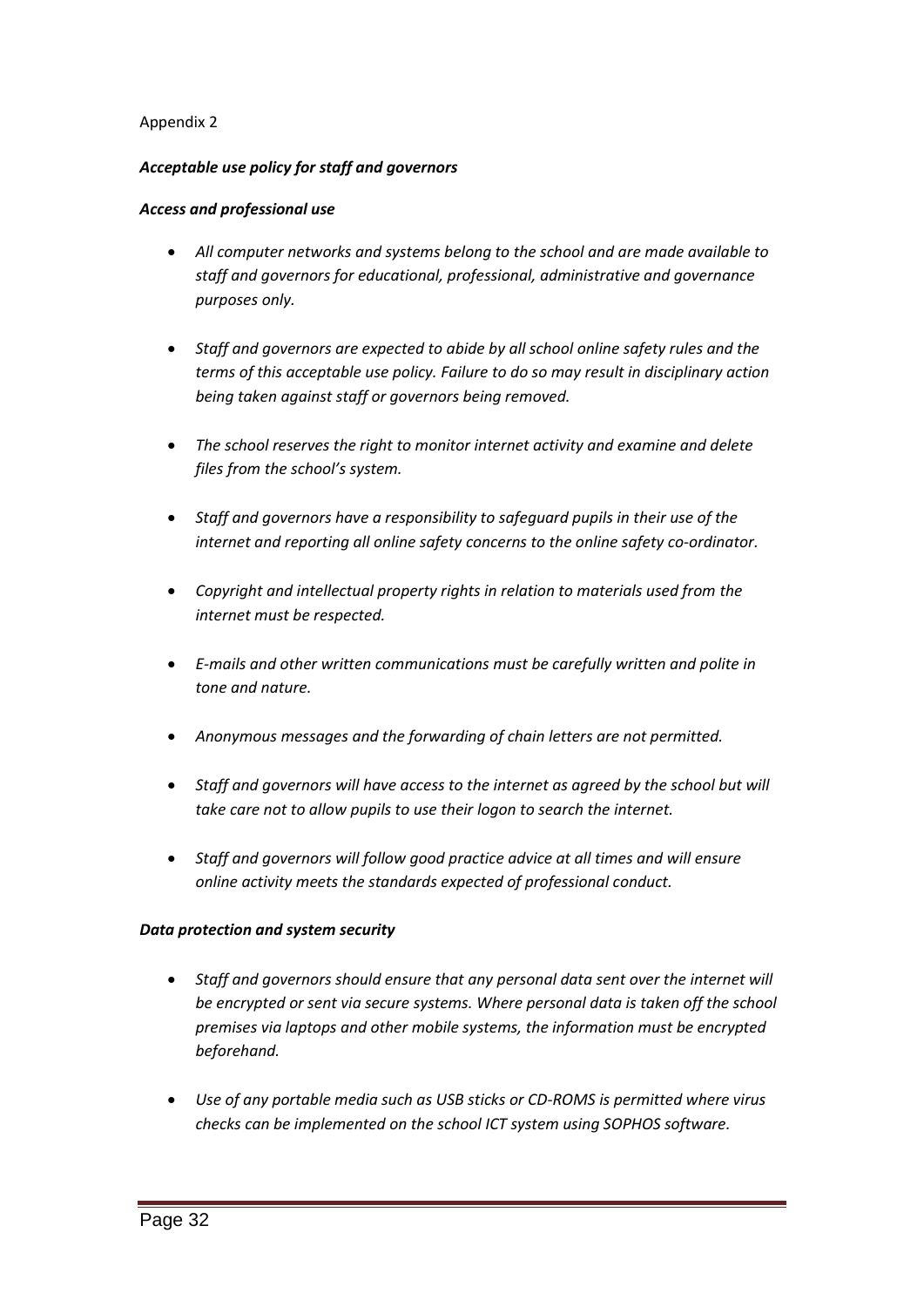- *Downloading executable files or unapproved system utilities will not be allowed and all files held on the school ICT system will be regularly checked.*
- *Staff and governors will not allow others to access their individual accounts. Sharing and use of other people's log-ins and passwords is forbidden. Users should ensure that they log-out when they have finished using a computer terminal.*
- *Files should be saved, stored and deleted in line with the school policy.*
- *Care will be taken to check copyright and not publish or distribute others' work without seeking permission.*

### *Personal use*

- *Staff and governors should not browse, download or send material that could be considered offensive to colleagues and pupils or is illegal.*
- *Staff and governors should not allow school equipment or systems to be used or accessed by unauthorised persons and keep any computers or hardware used at home safe.*
- *Staff and governors should ensure that personal websites or blogs do not contain material that compromises their professional standing or brings the school's name into disrepute.*
- *School ICT systems may not be used for private purposes without permission from the head teacher.*
- *Use of school ICT systems for financial gain, gambling, political purposes or advertising is not permitted.*

*I have read the above policy and agree to abide by its terms.*

*Name: School: Signed: Date:*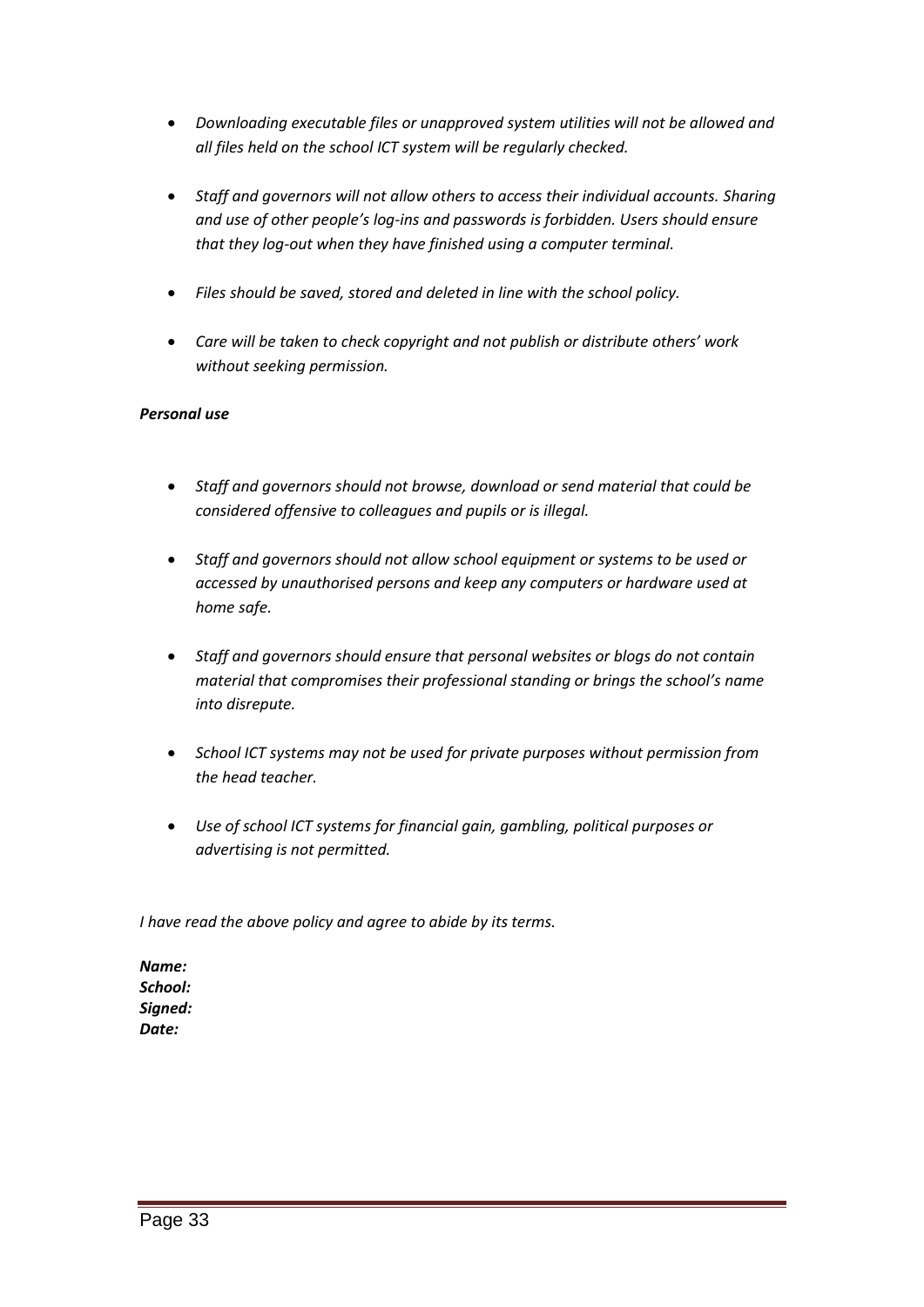Appendix 3:

#### **Online safety incident report form**

*This form should be completed by the member of staff reporting the incident and forwarded to Justin Bioletti who will add it onto the secure CPOMS system*

#### **School/organisation's details:**

**Name of school/organisation:**

**Address:**

**Name of online safety co-ordinator:**

**Contact details:**

**Details of incident**

| Date happened:                                                                                                     |  |  |  |  |
|--------------------------------------------------------------------------------------------------------------------|--|--|--|--|
| Time:                                                                                                              |  |  |  |  |
| Name of person reporting incident:                                                                                 |  |  |  |  |
| If not reported, how was the incident identified?                                                                  |  |  |  |  |
| Where did the incident occur?<br>$\Box$ In school/service setting<br>$\Box$ Outside school/service setting         |  |  |  |  |
| Who was involved in the incident?<br>$\Box$ child/young person<br>$\Box$ staff member $\Box$ other (please specify |  |  |  |  |
| Type of incident:                                                                                                  |  |  |  |  |
| □ bullying or harassment (online bullying)                                                                         |  |  |  |  |
| $\Box$ deliberately bypassing security or access                                                                   |  |  |  |  |
| $\Box$ hacking or virus propagation                                                                                |  |  |  |  |
| $\Box$ racist, sexist, homophobic, transphobic, bi-phobic, religious hate material                                 |  |  |  |  |
| $\Box$ terrorist material                                                                                          |  |  |  |  |
| $\Box$ online grooming                                                                                             |  |  |  |  |
| $\Box$ online radicalisation                                                                                       |  |  |  |  |
| $\Box$ child abuse images                                                                                          |  |  |  |  |
| $\Box$ on-line gambling<br>$\Box$ soft core pornographic material                                                  |  |  |  |  |
| $\Box$ illegal hard core pornographic material                                                                     |  |  |  |  |
| other (please specify)                                                                                             |  |  |  |  |